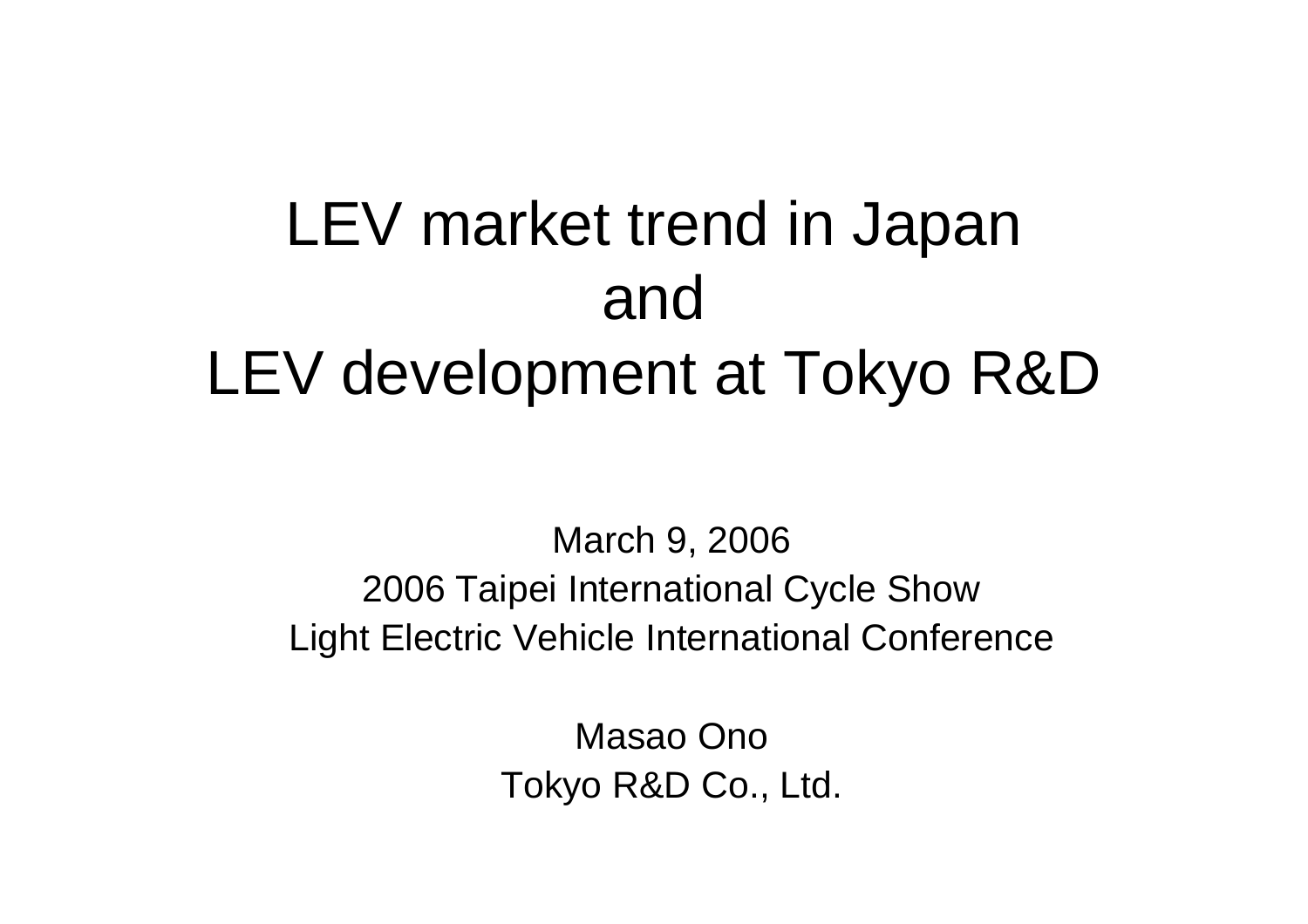# LEV market trend in Japan

- • EV and HEV sold in Japan
	- Power Assist Bicycle
	- Electric Scooter
	- Electric Micro Car
	- Electric K Car
	- Passenger EV
	- Hybrid Electric Vehicle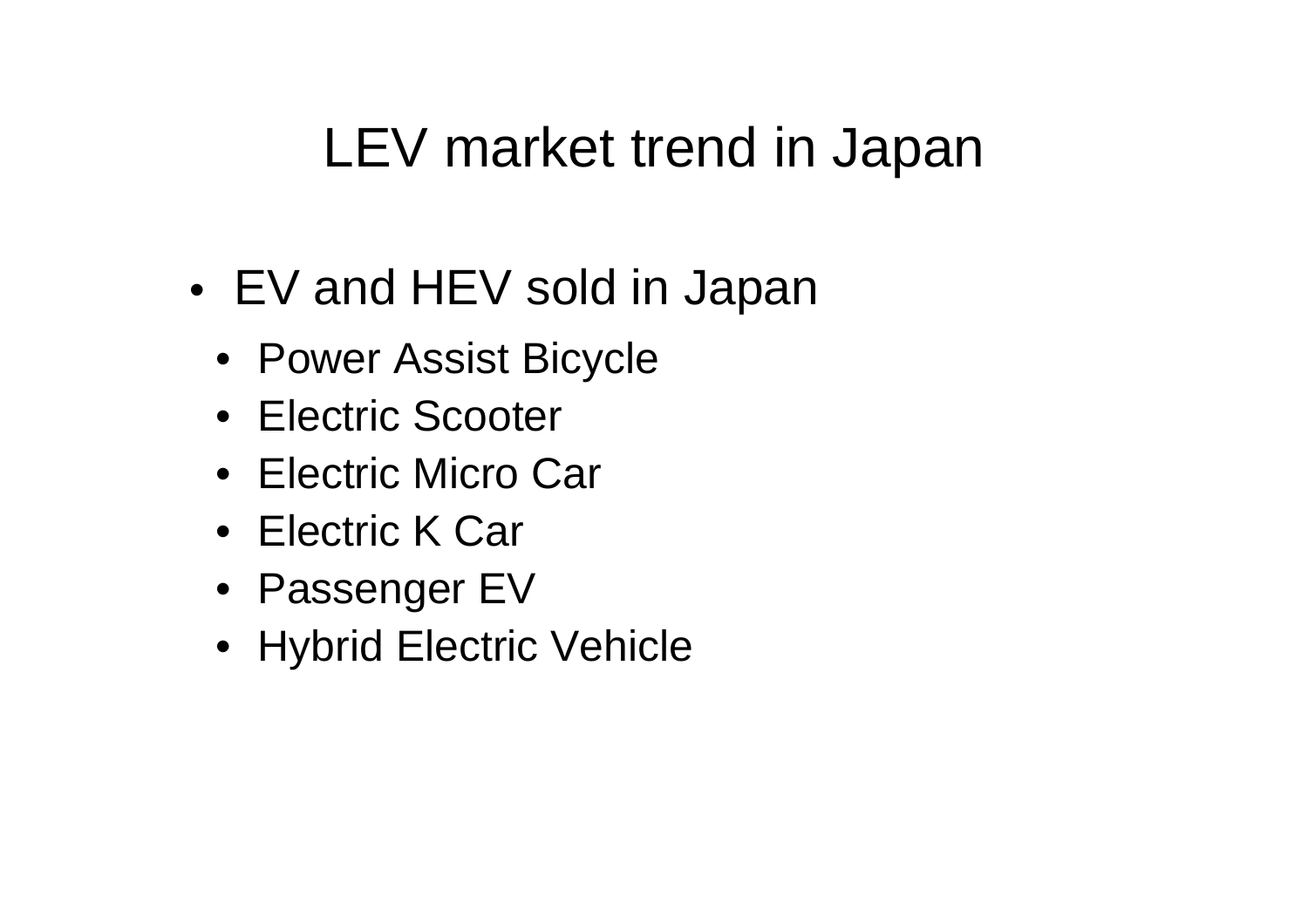### Power Assist Bicycle



National Vivi 115,800

Yamaha PAS Lithium L 117,800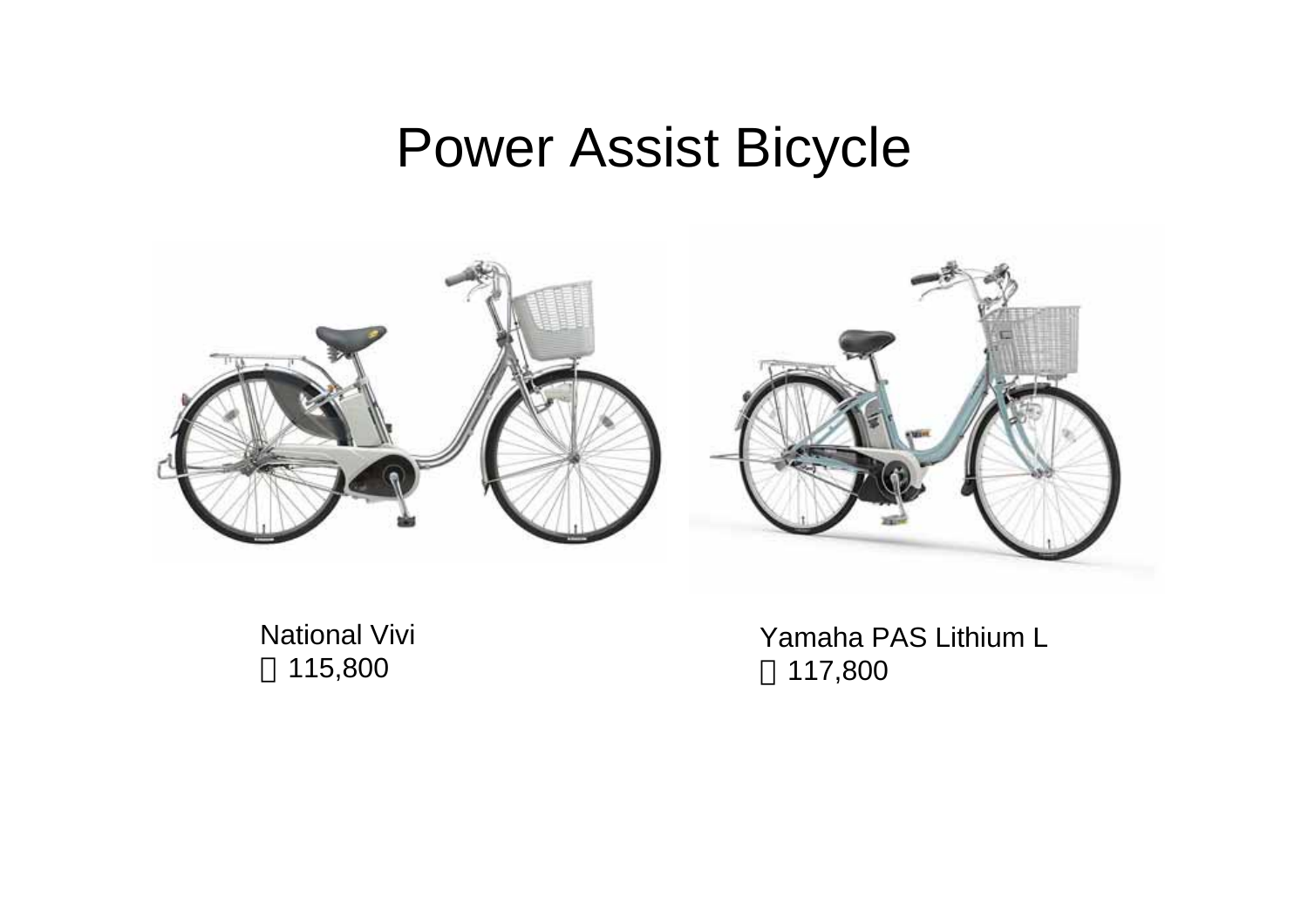### Electric Scooter



#### Tokyo R&D ELE-ZOO Yamaha Passol-L

209,790

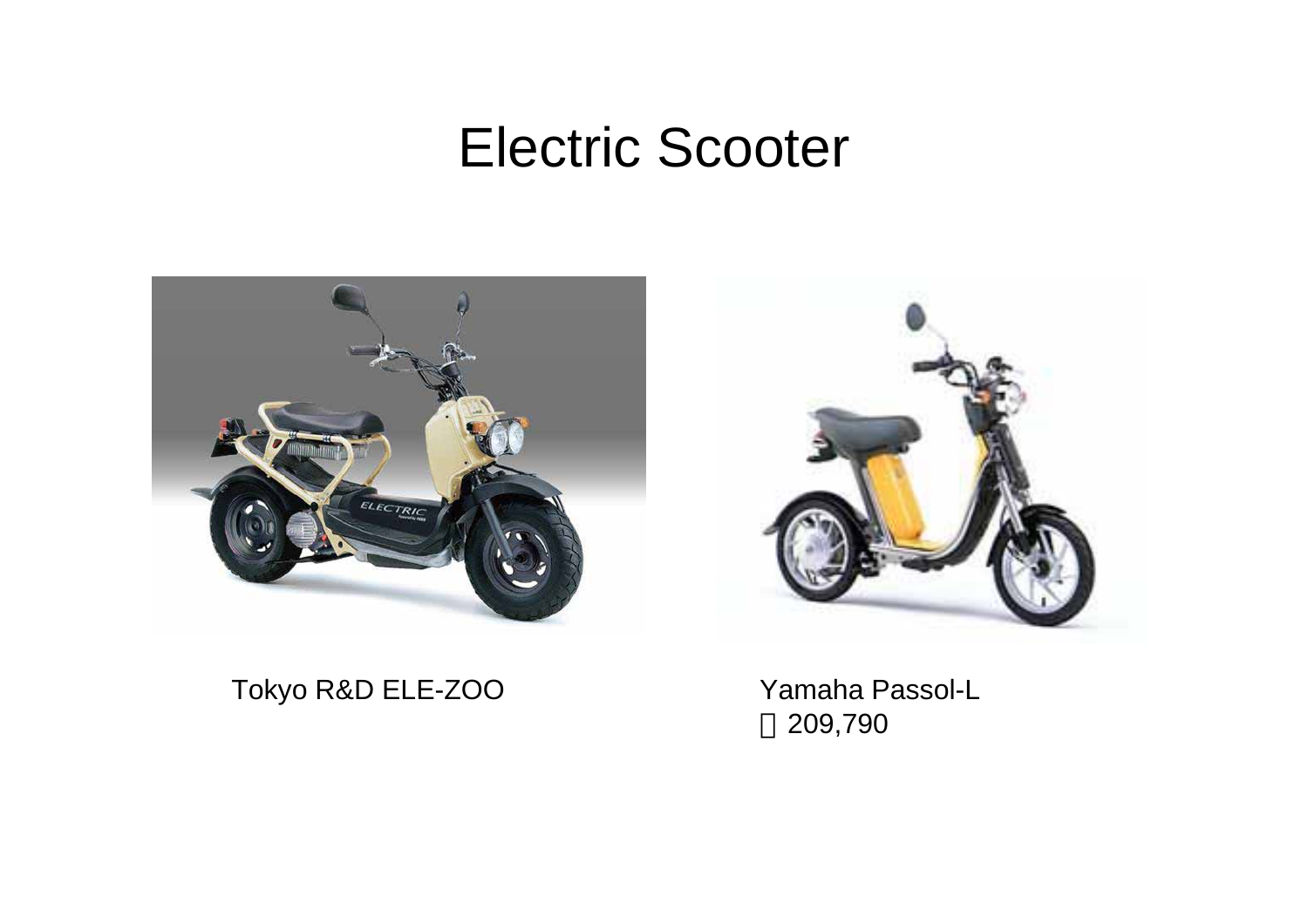#### Electric Micro Car 4



Toyota Auto Body Coms 792,750 929,250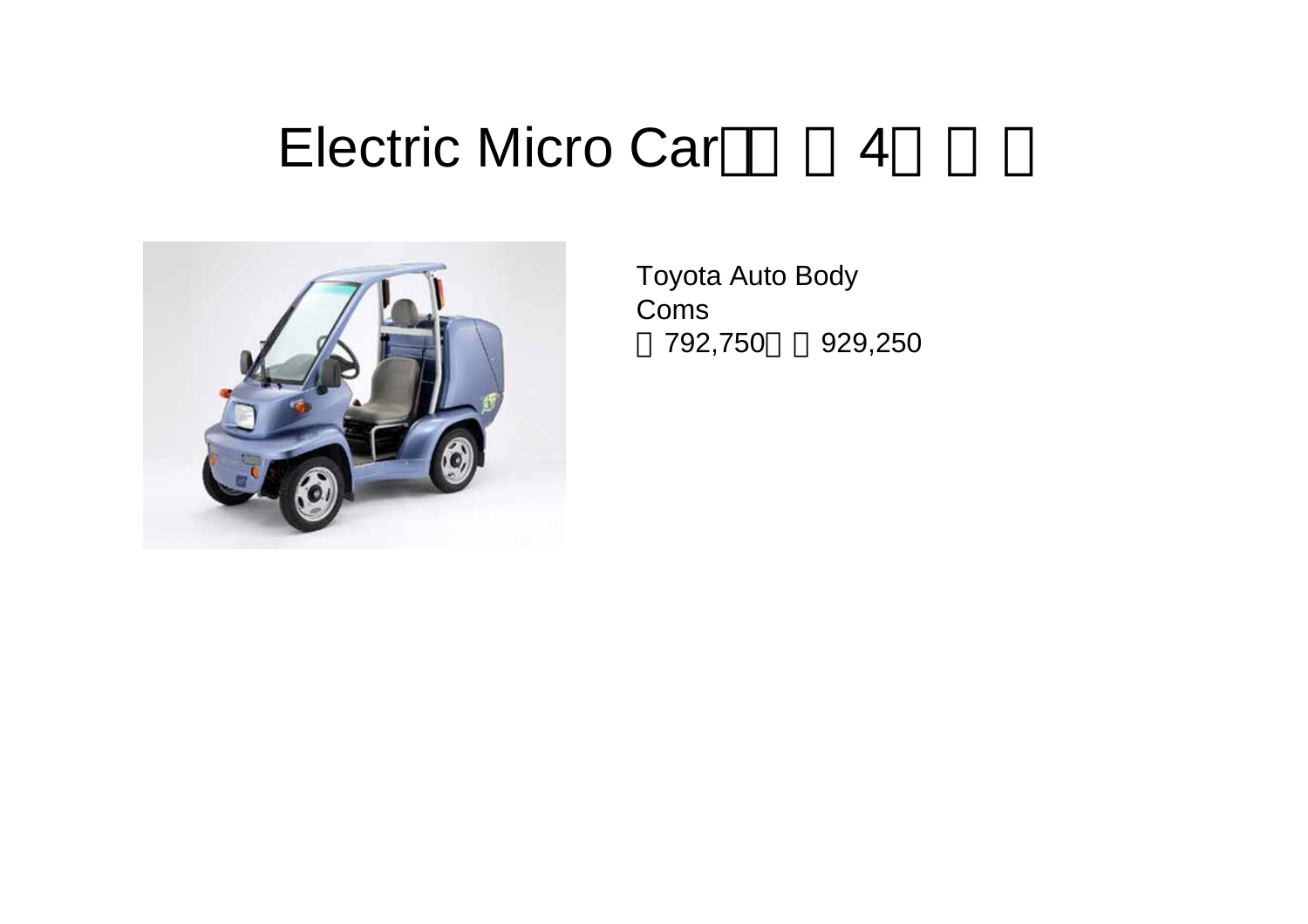## Electric K Car (







Daihatsu Hijet EV 2,900,000

Suzuki Every EV 3,000,000

Subaru Samber EV 3,000,000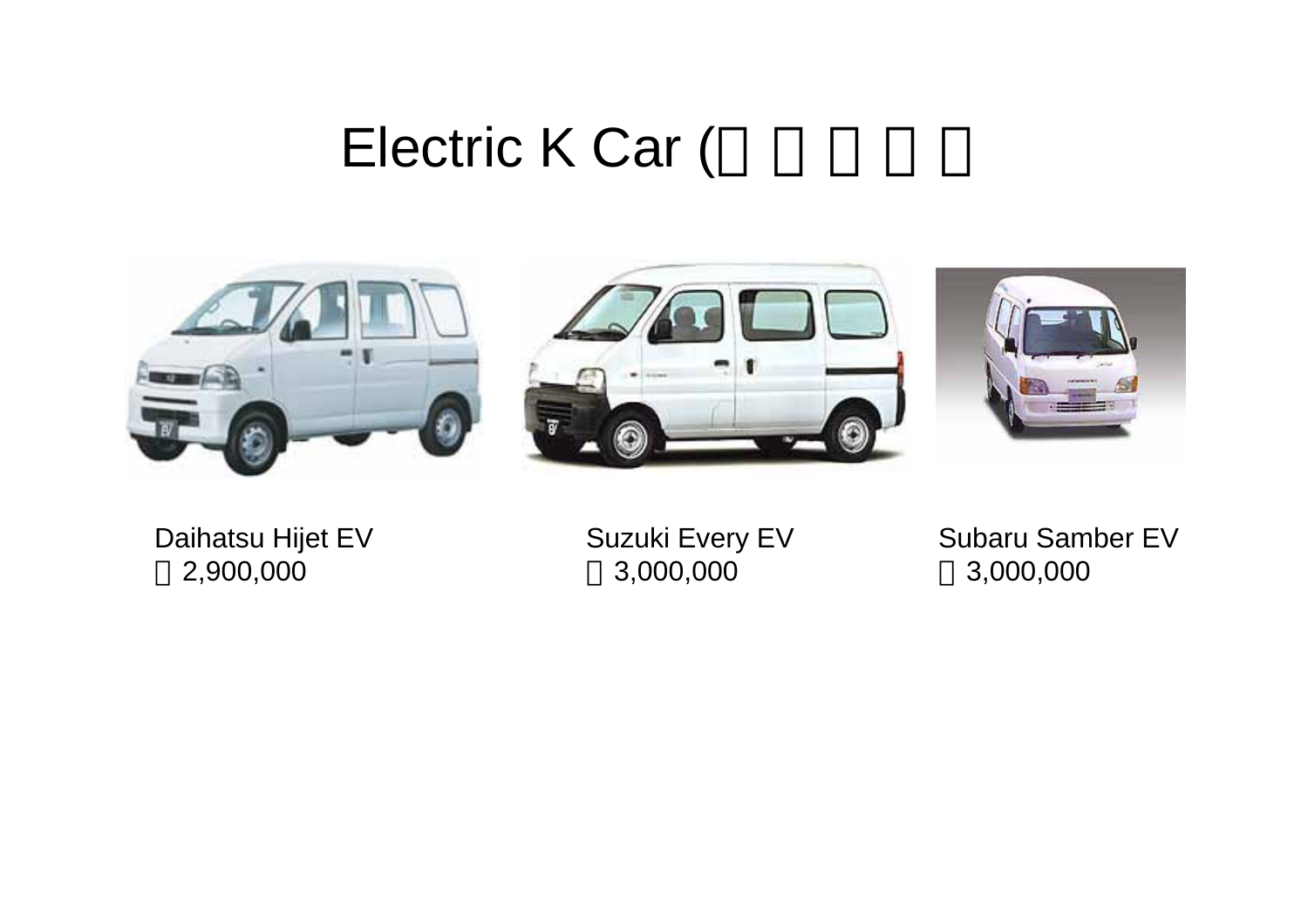# Passenger EV

- Toyota RAV4 EV
- Honda EV Plus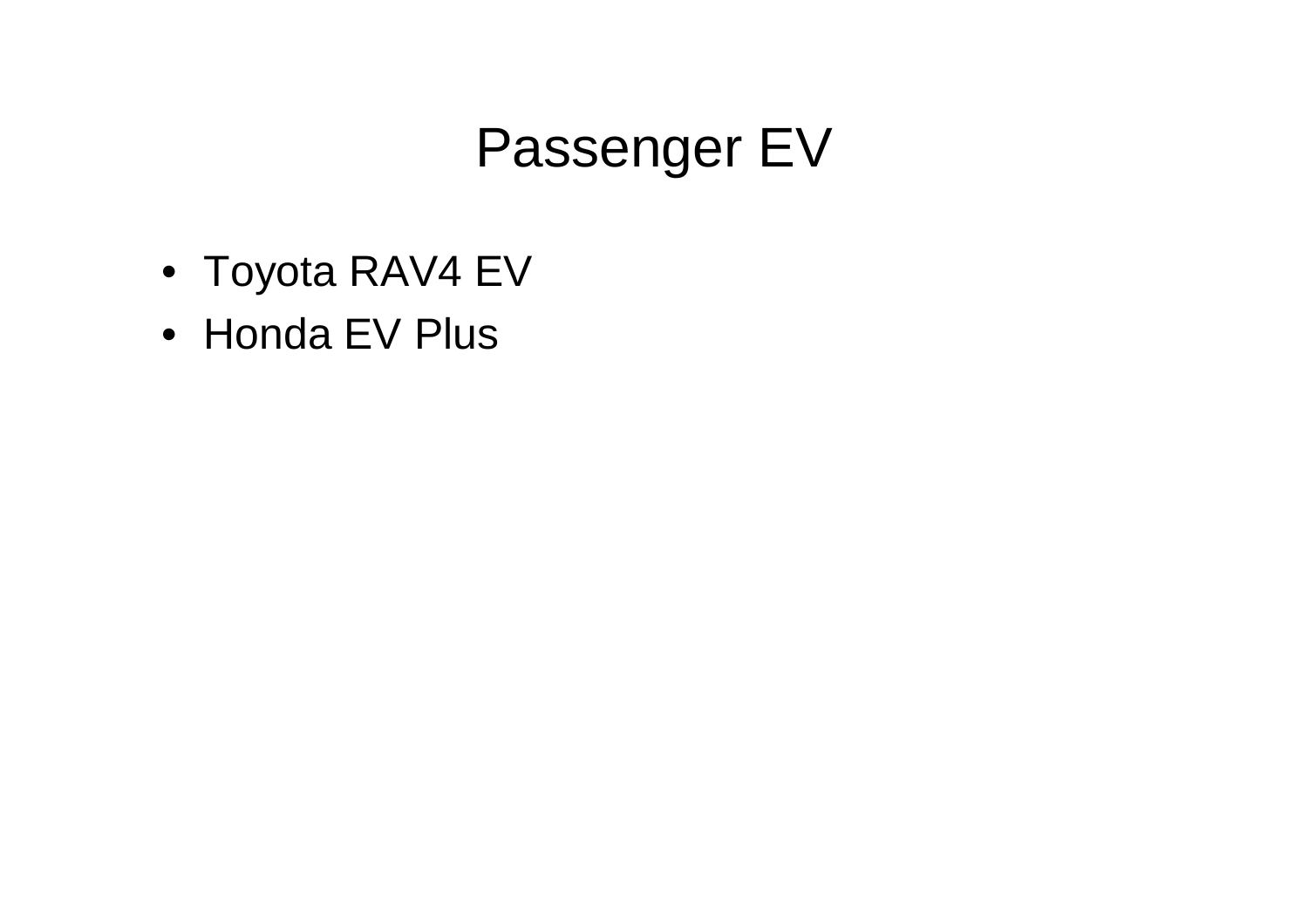# Hybrid Electric Vehicle



Toyota Prius ¥2,263,000 3,255,000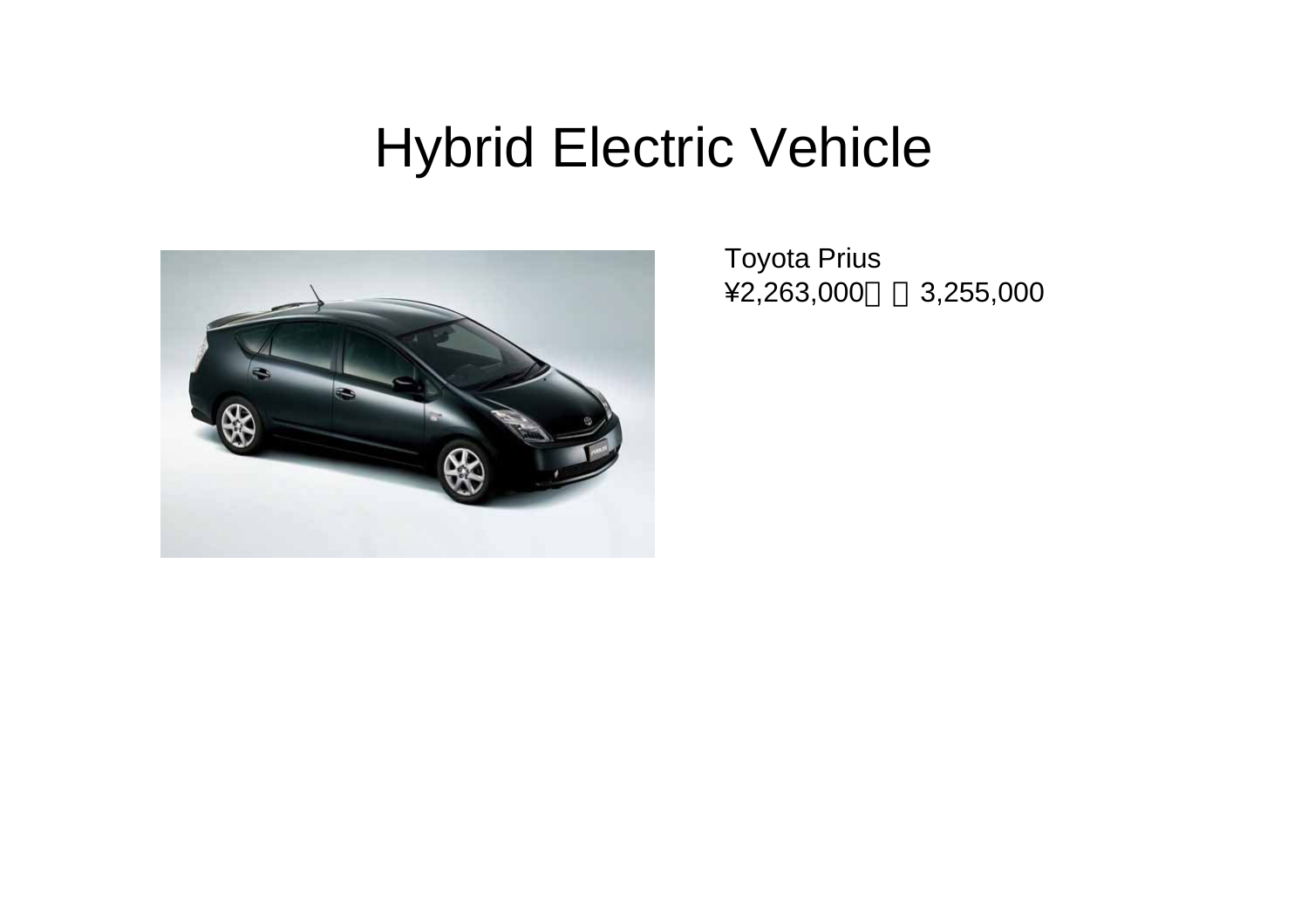## Sales statistics Hybrid Vehicle



Data: Japan Automobile Research Institute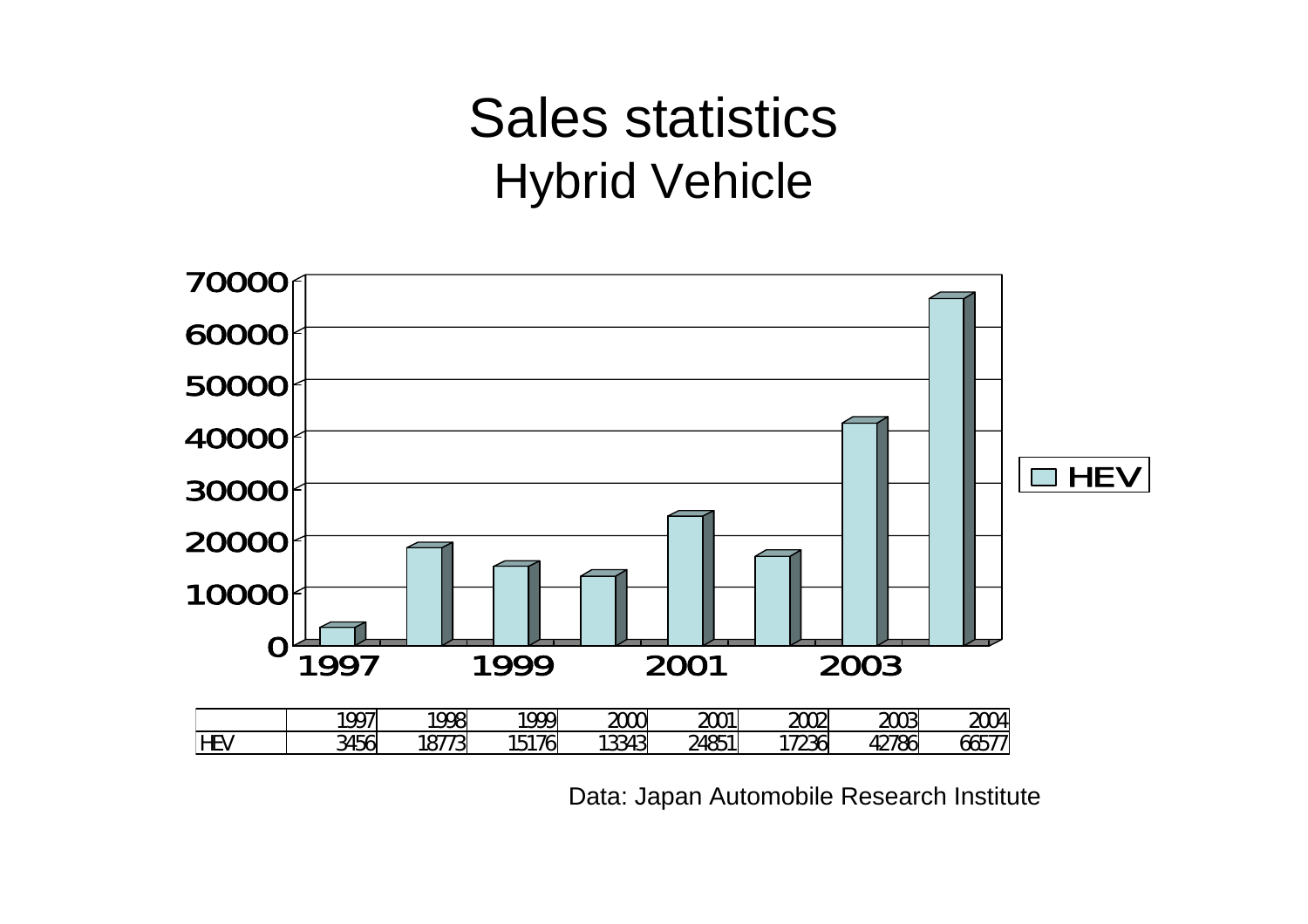# HEV market trend

- Since the introduction of Toyota Prius in 1997, the market has gradually grown.
- The market will grow at significantly higher speed in the coming years due to the escalating oil price and the introduction of new products by Toyota, Honda and other car manufacturers.
- Many people buy Prius because buying or owning one is a statement that he or she is conscious about the environment.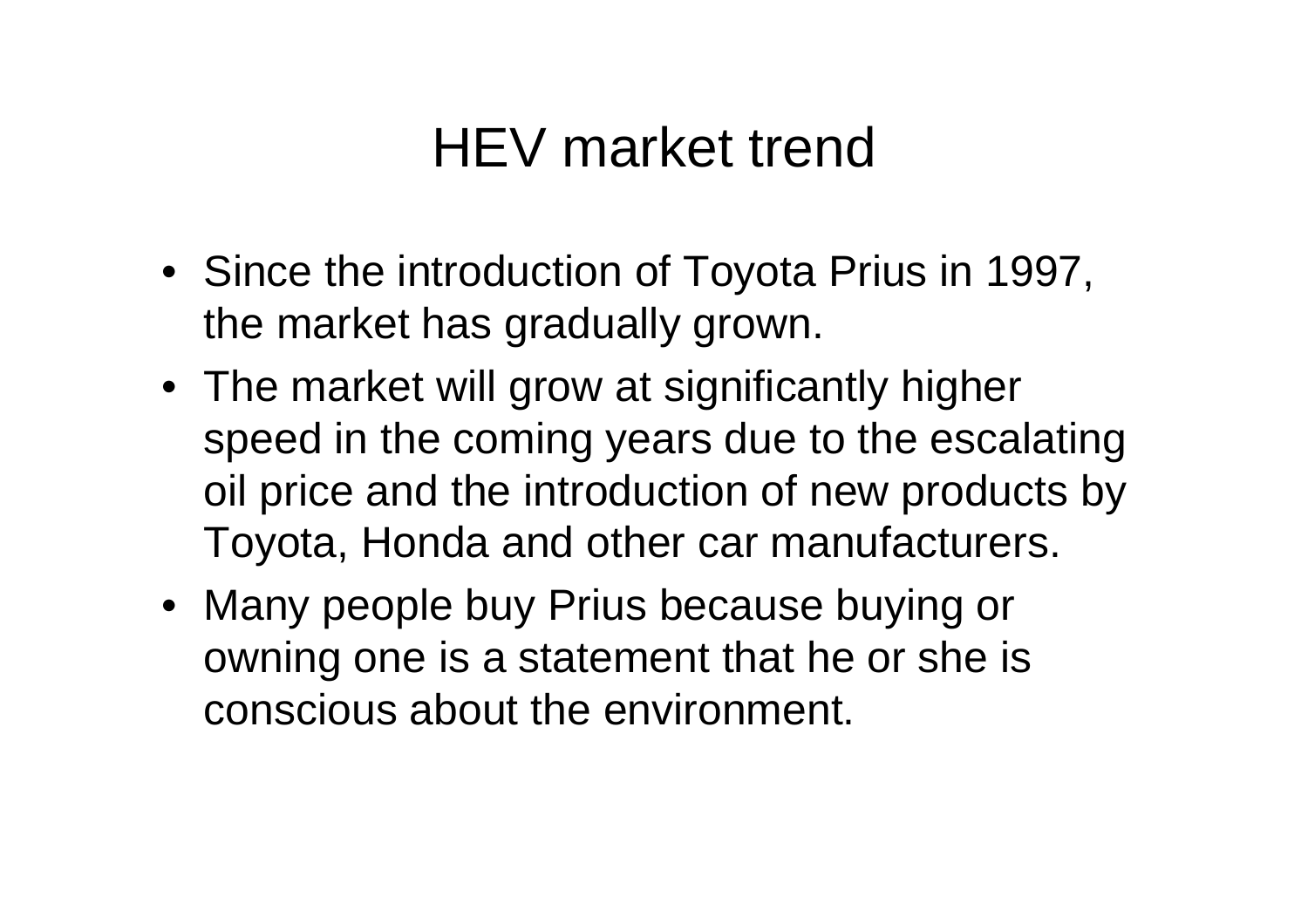#### Sales statistics K Car, Passenger EV



Data: Japan Automobile Research Institute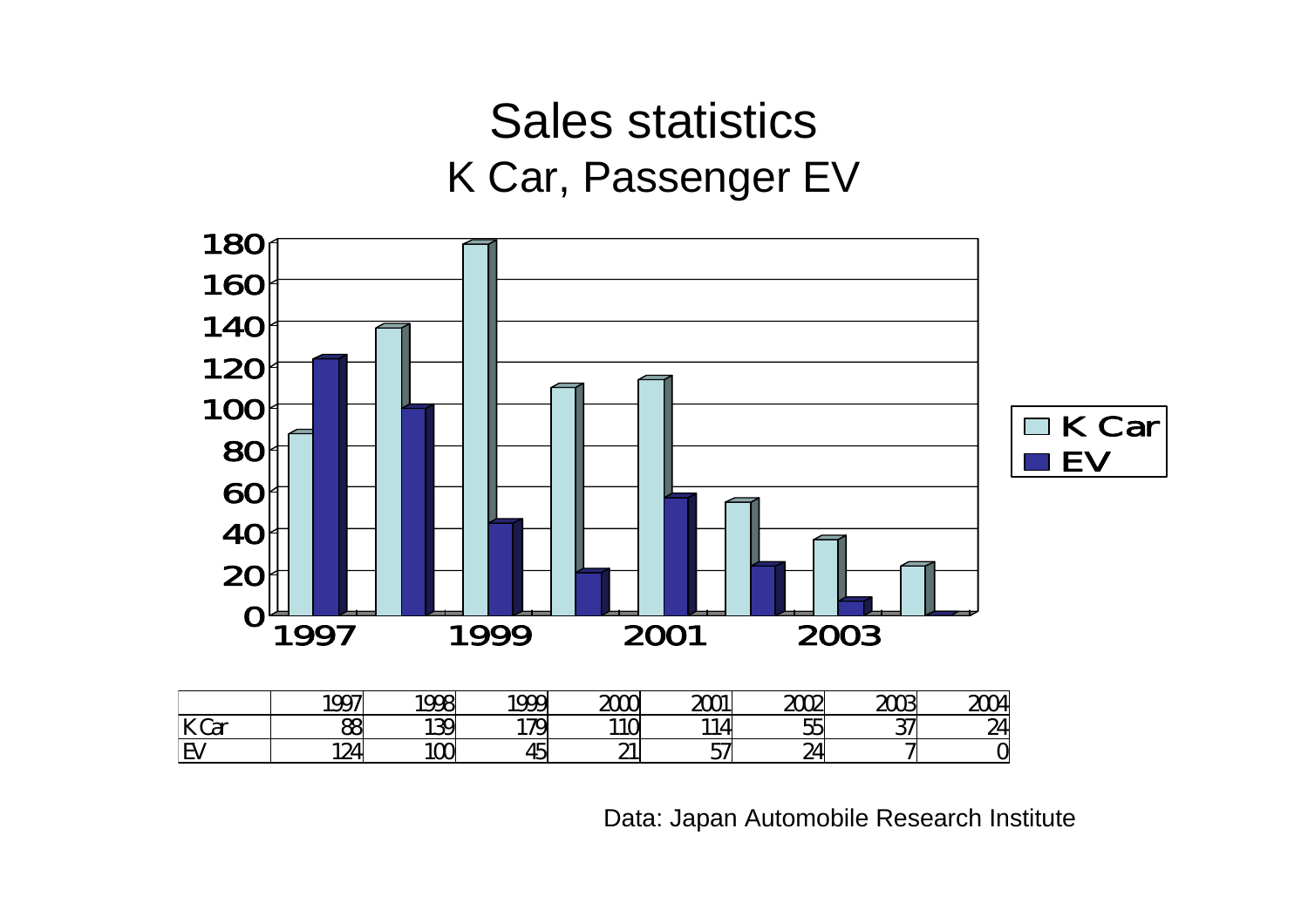# K Car, Passenger EV market trend

- The effort by Toyota and Honda to meet the California legislation resulted in the introduction of RAV4EV and EV Plus into Japanese market around 1998.
- The high initial cost limited the sales, and the car manufacturers ceased the production.
- Electric utility companies bought electric K-Cars for their fleet, but the number was limited, and the car manufacturers ceased the production.
- Recent development in lithium-ion technology promoted car manufacturers to resume the development of EVs. Fuji Heavy Industry (Subaru) and Mitsubishi announced that they are developing and will produce EVs in the near future.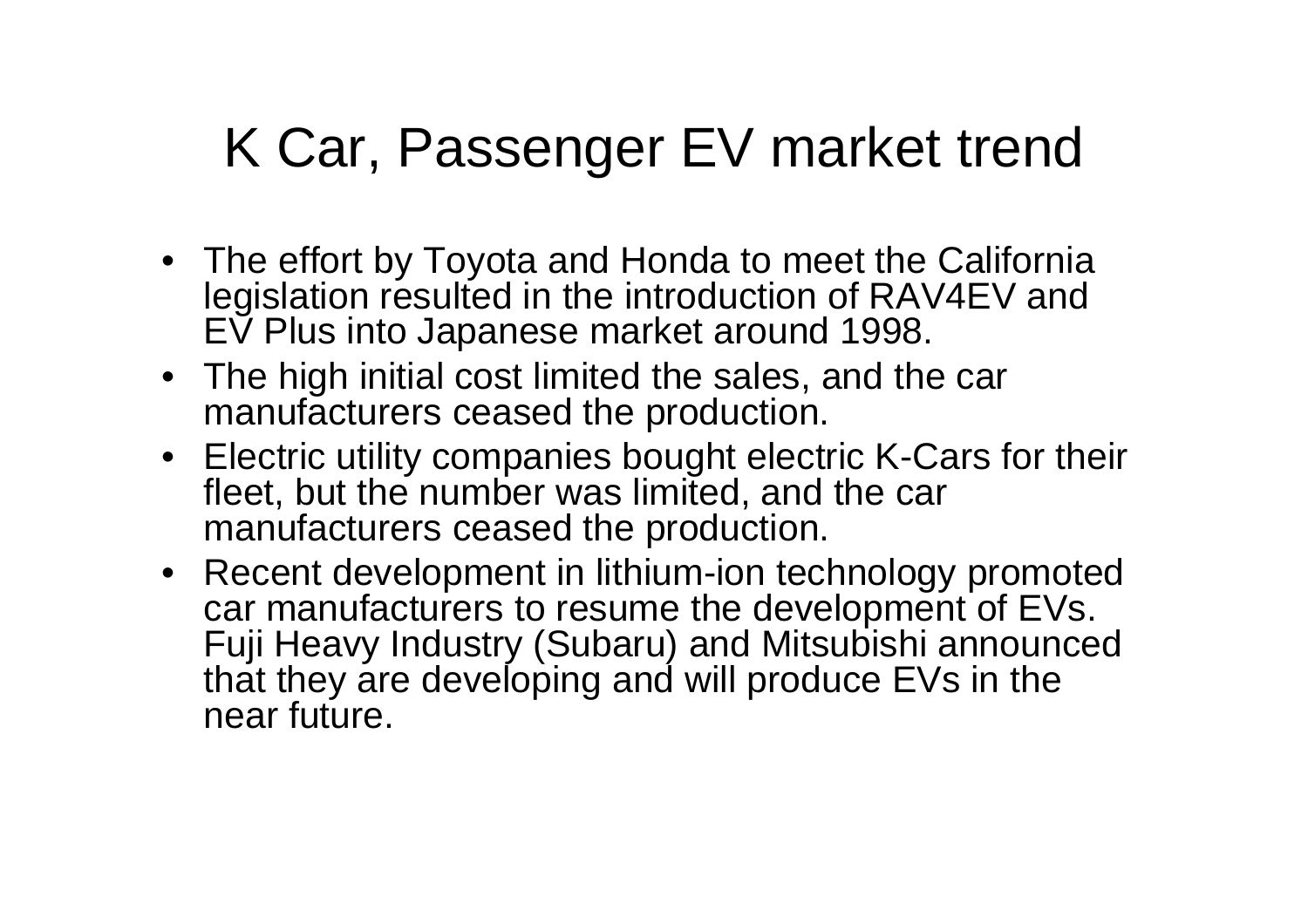#### Sales statistics Electric Scooter, Micro Car



Data: Japan Automobile Research Institute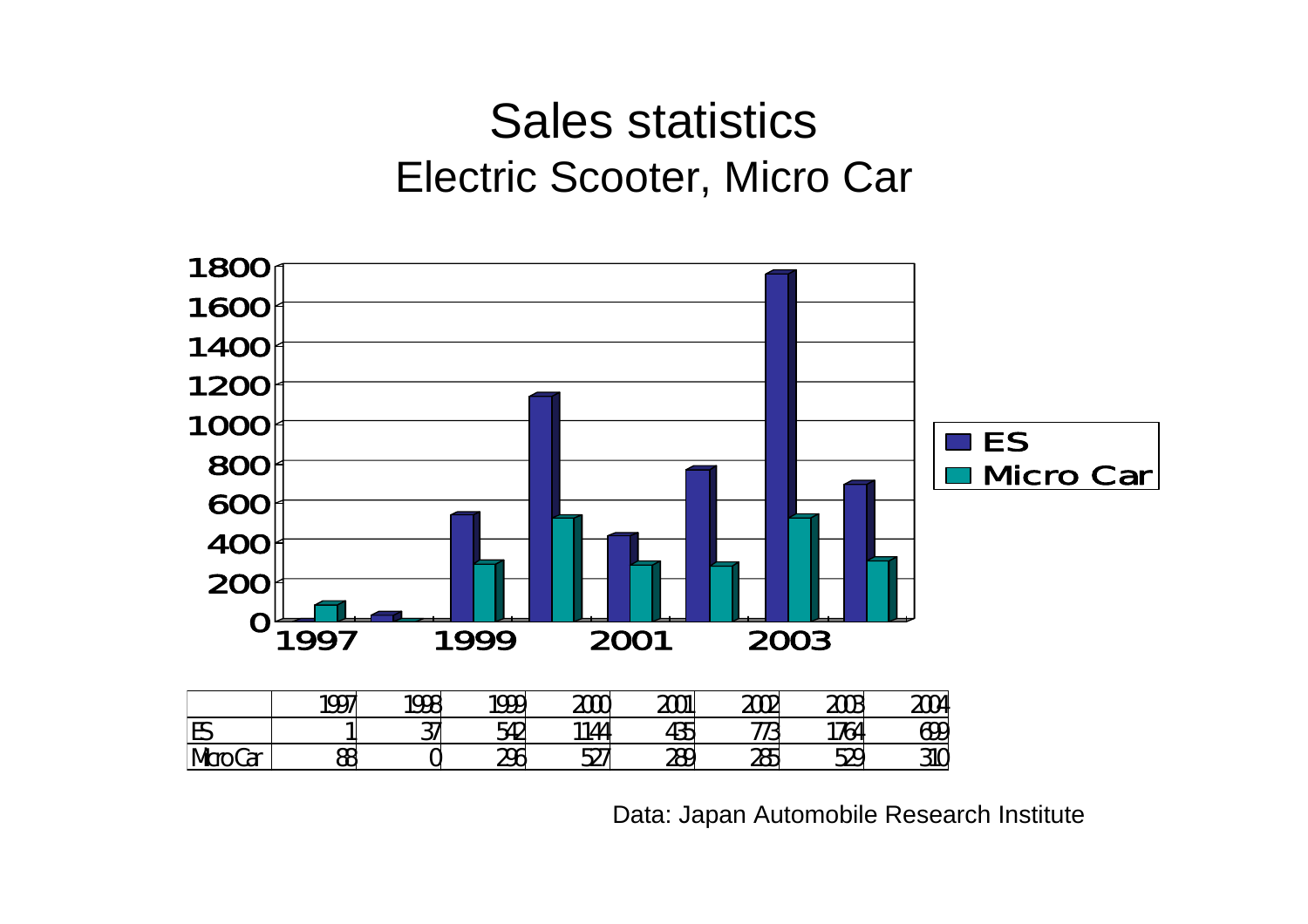# Electric Scooter, Micro Car market trend

- Electric Scooters imported from Taiwan were sold in some numbers.
- Passol from Yamaha has increased the sales significantly in 2003, but after the first year, the sales volume decreased. The introduction of higher performance Passol-L last year may increase the sales again.
- Mitsuoka, Toyota Auto Body, and CQ Motors are selling electric Micro Car. Recently Toyota Auto Body announced the new version of Coms with higher performance. These vehicles are used for light goods delivery and business commuting.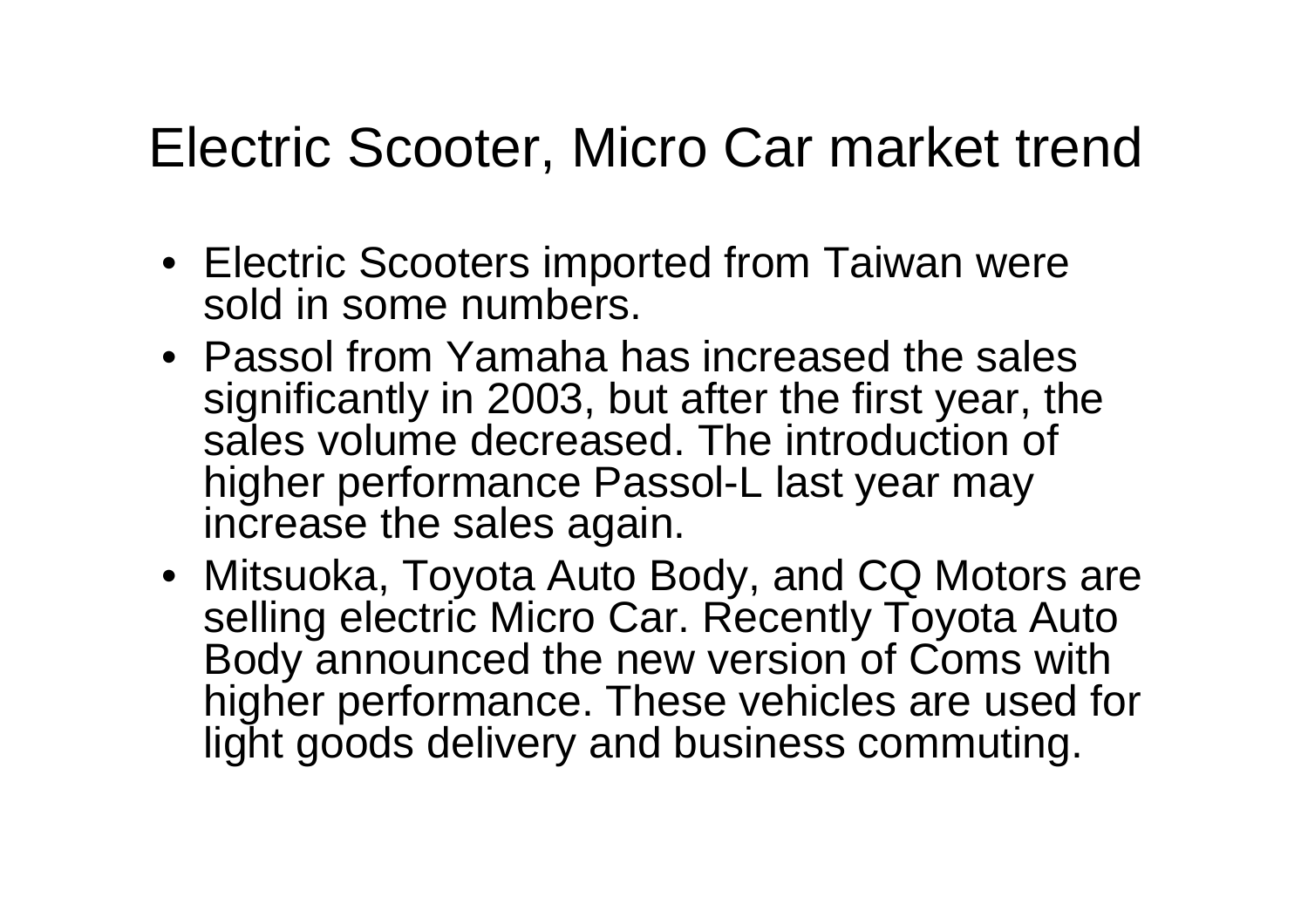#### Sales statistics Power Assist Bicycle



Data: Japan Bicycle Promotion Institute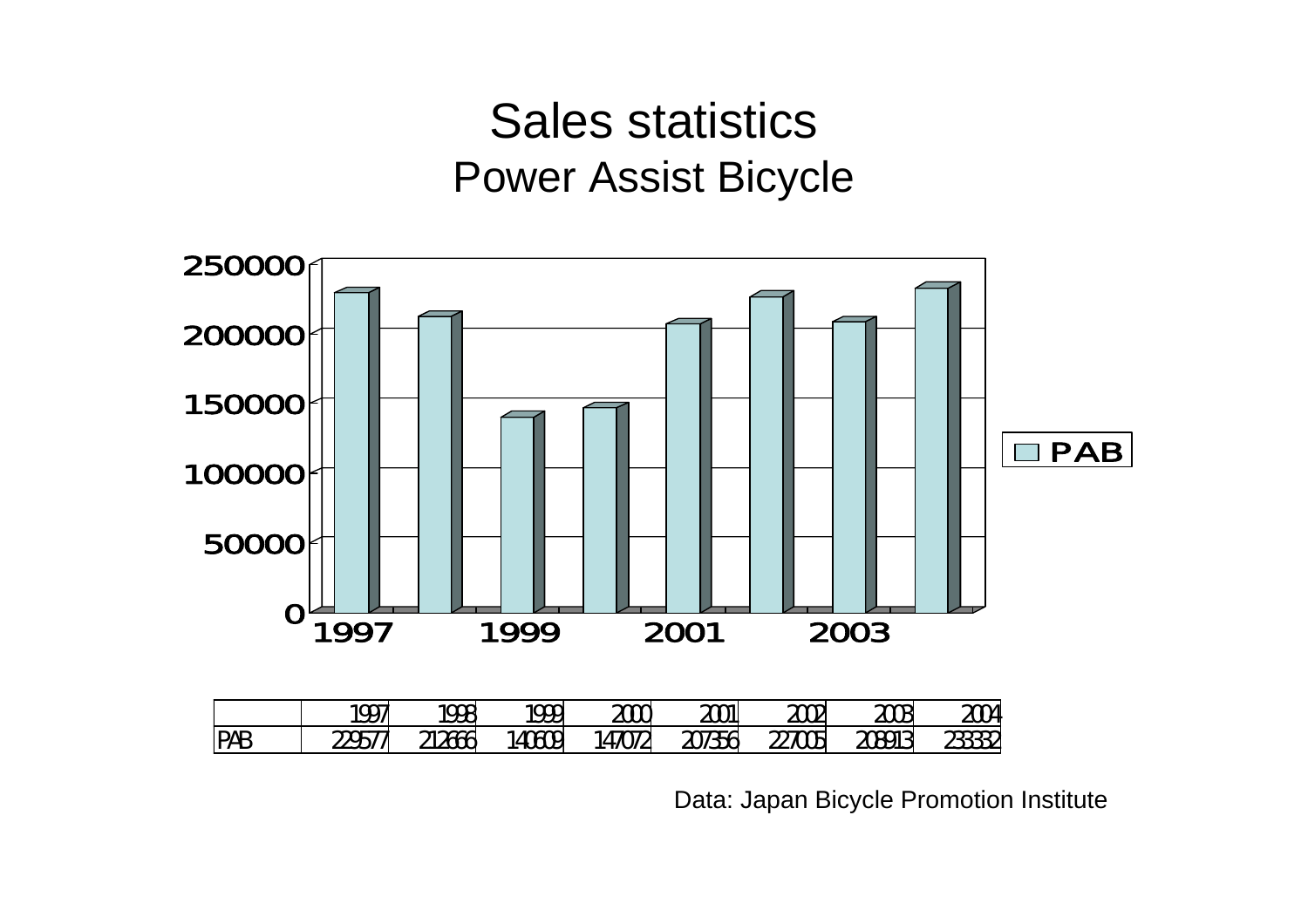### Power Assist Bicycle market trend in Japan

- Sales decreased around year 1999, but introduction of new products with lithiumion battery brought back the sales over 200,000 units per year.
- Users of Power Assist Bicycles tend to buy new one again once his or her one becomes too old, or breaks down.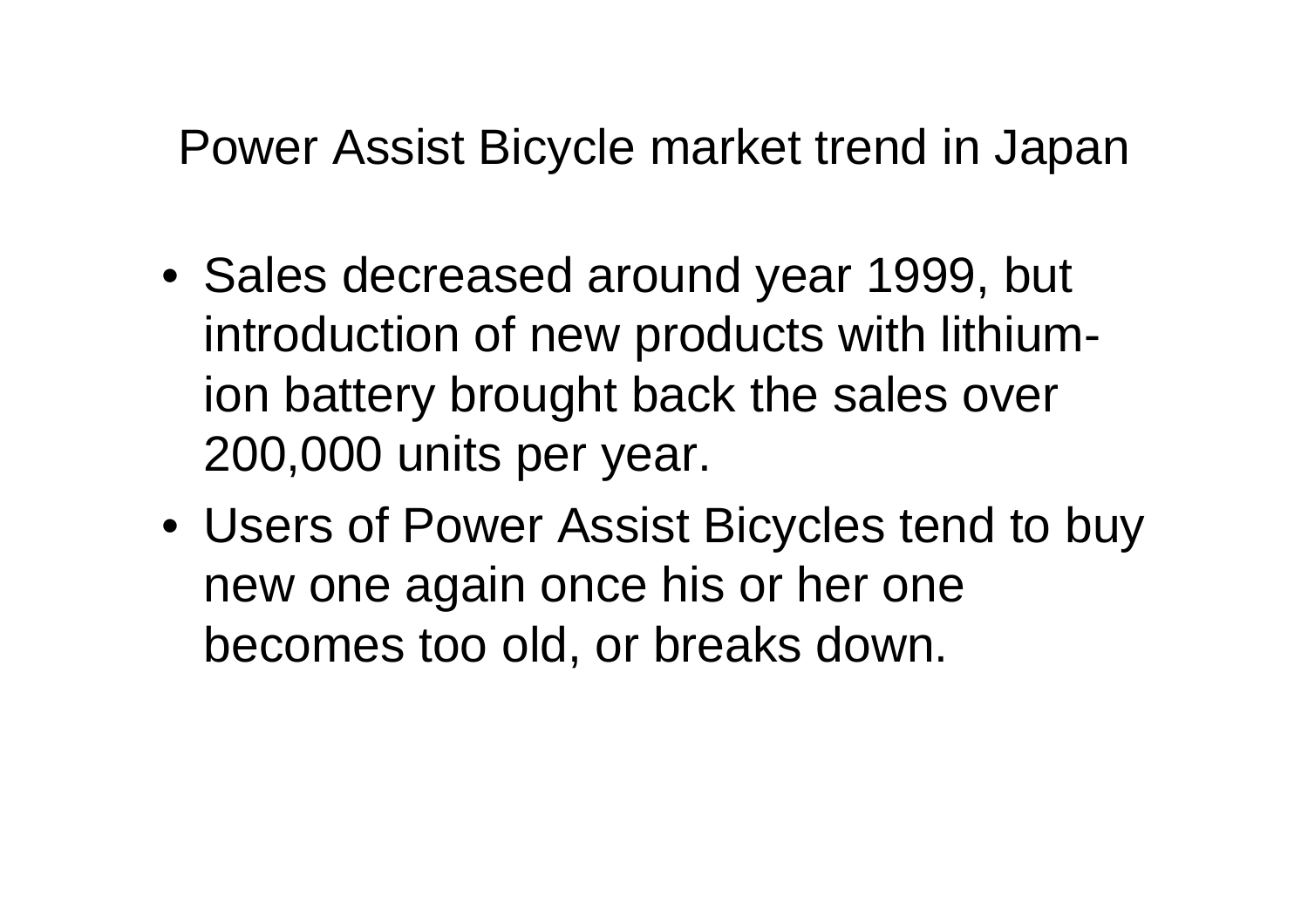The reasons why the electric scooter and electric micro car sales in Japan are stagnated.

- Performance
- Initial cost
- Life cycle cost: Cost for replacing battery
- Infrastructure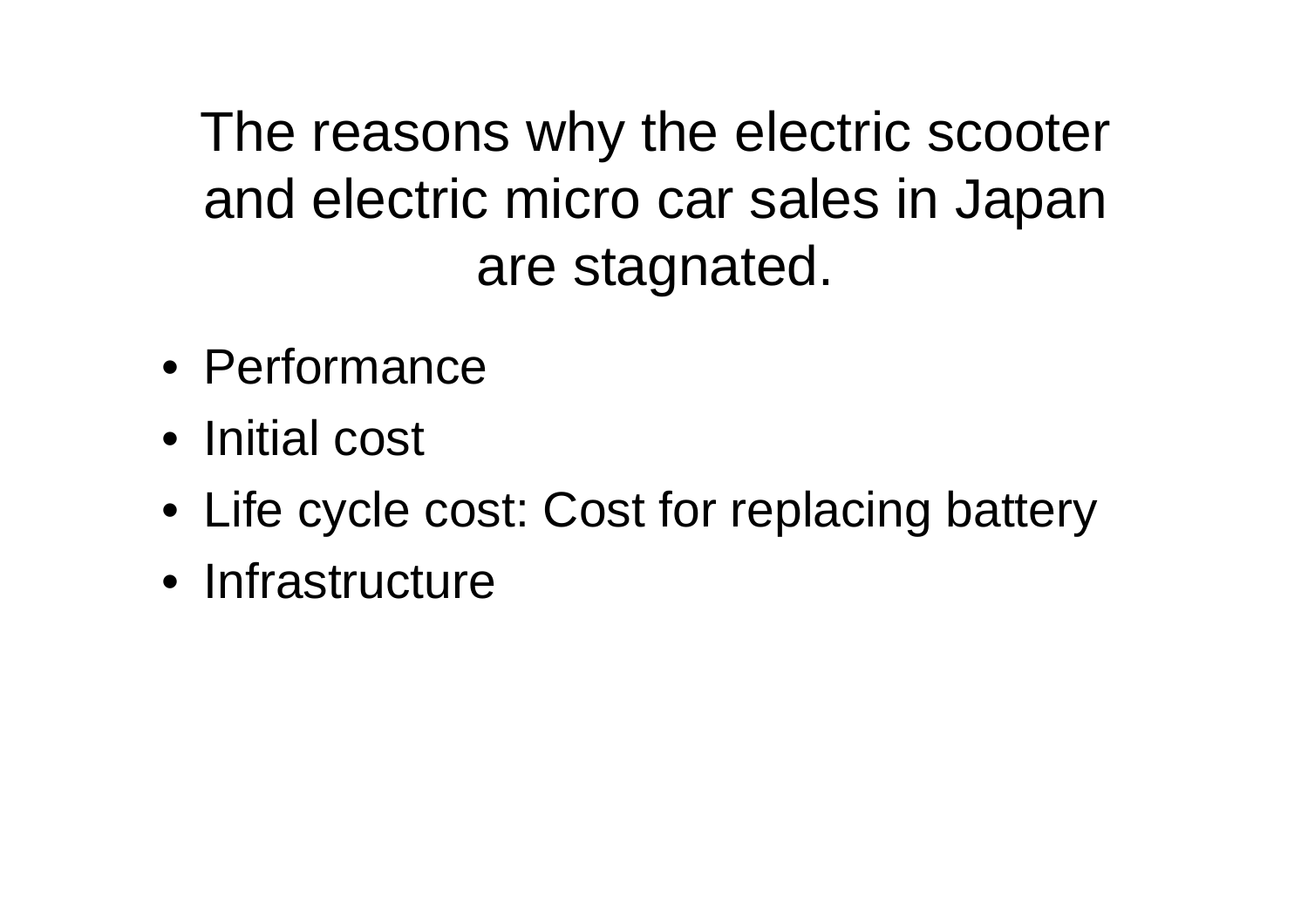# Why power assist bicycles are successful

- The manufacturers succeeded in lobbying and the government sees power assist bicycle as ordinary bicycles.
	- No driving license required
	- –No registration number required
	- –Can be ridden on pedestrian path
- Small battery pack are easier to re-charge.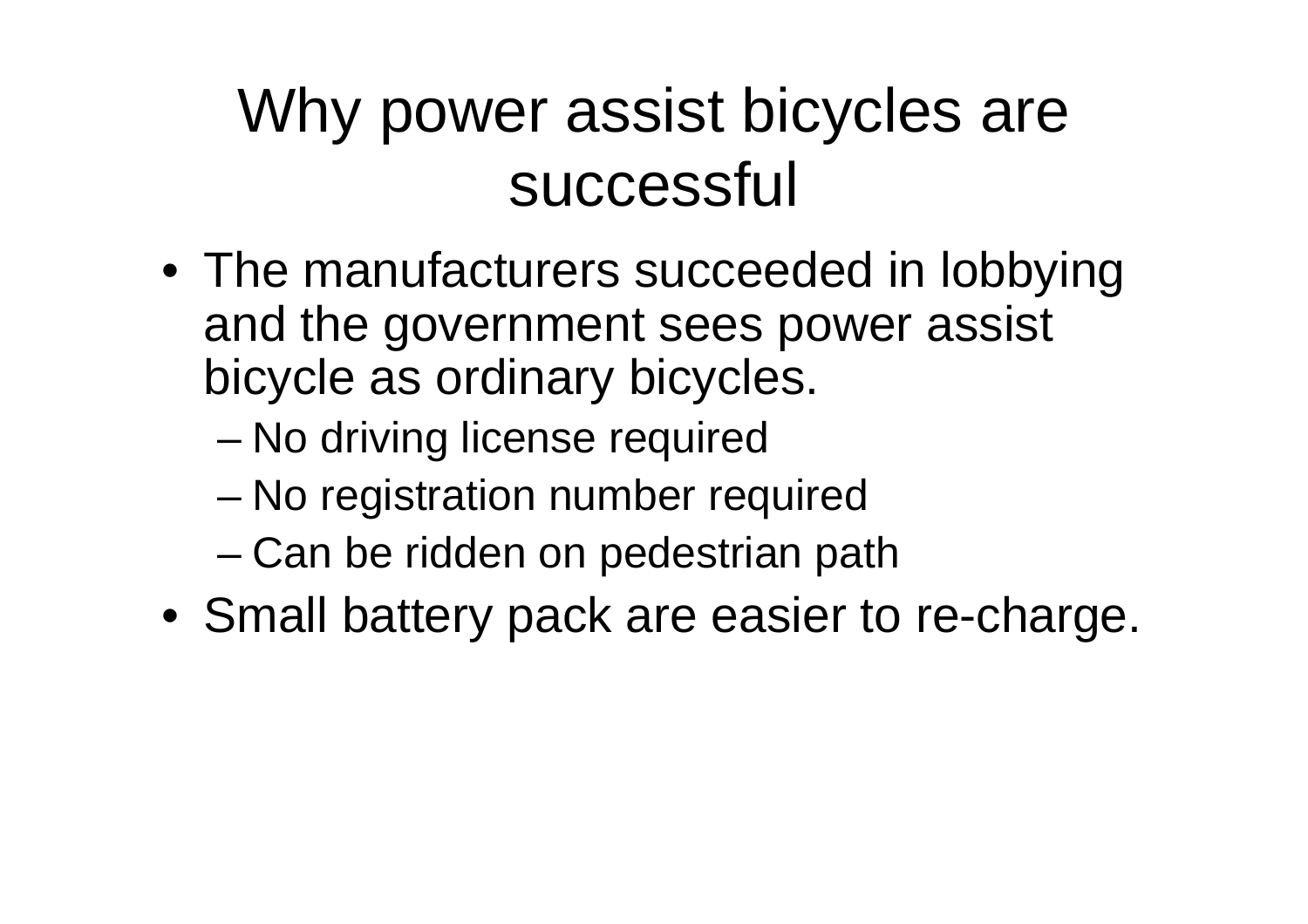# LEV development at Tokyo R&D

- About Tokyo R&D
- EV development at Tokyo R&D
- LEV development at Tokyo R&D
- Next Step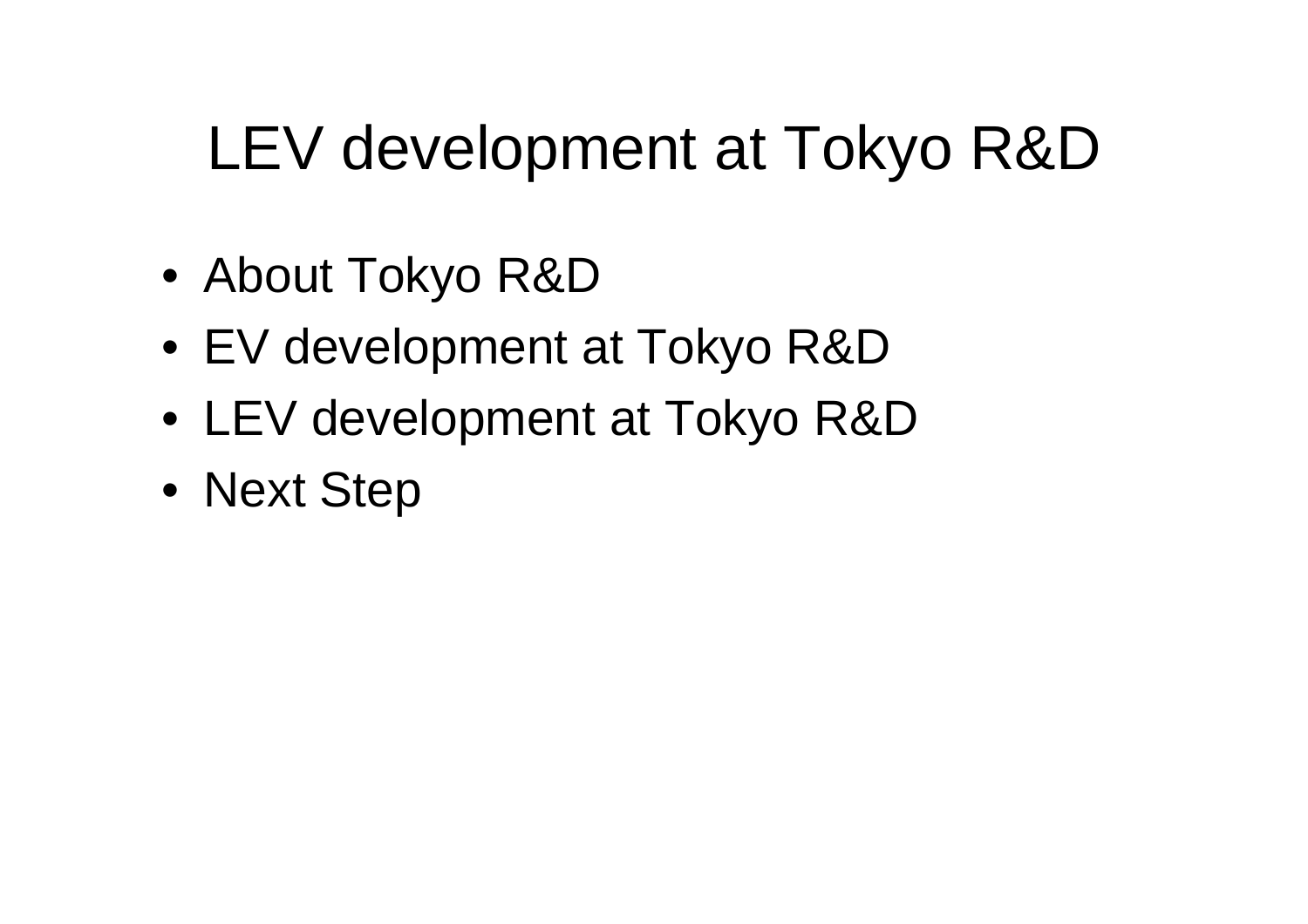# About Tokyo R&D

- Independent Automotive Engineering Company
- Founded in 1981
- Number of employee: 170
- 5 Divisions
	- Automotive
	- Electric Vehicles
	- Embedded Systems
	- Composite Materials
	- Racing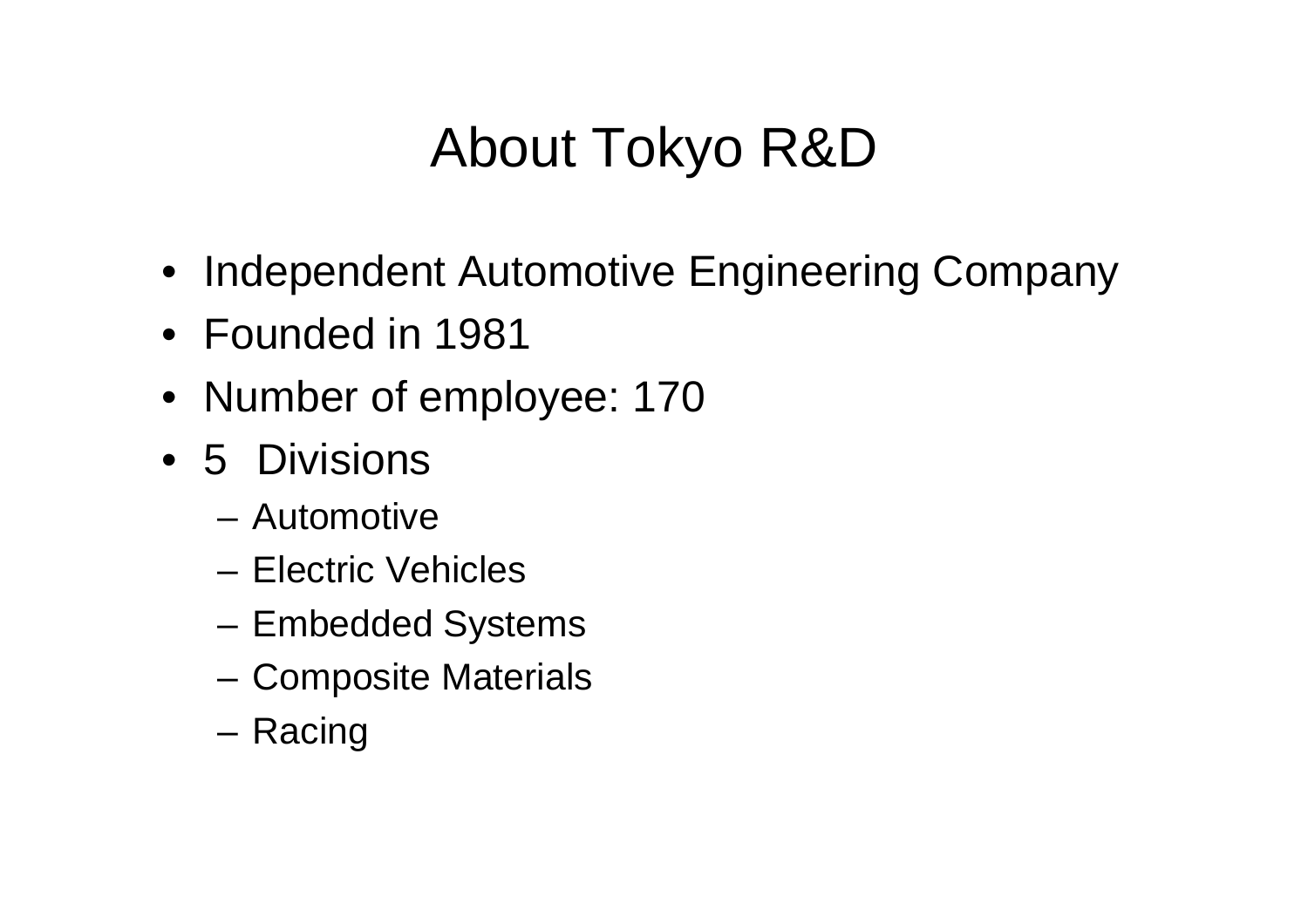# EV development at Tokyo R&D

- NAV 1990
	- 4WD, in-wheel motor

- $\bullet$  IZA 1991
	- 4WD, in-wheel motor
	- Max speed: 176km/h
	- 0-400m: 18.05 sec.
	- Range: 550km(40km/h)
- $\bullet$  Dream mini 1992
	- 2WD, in-wheel motor

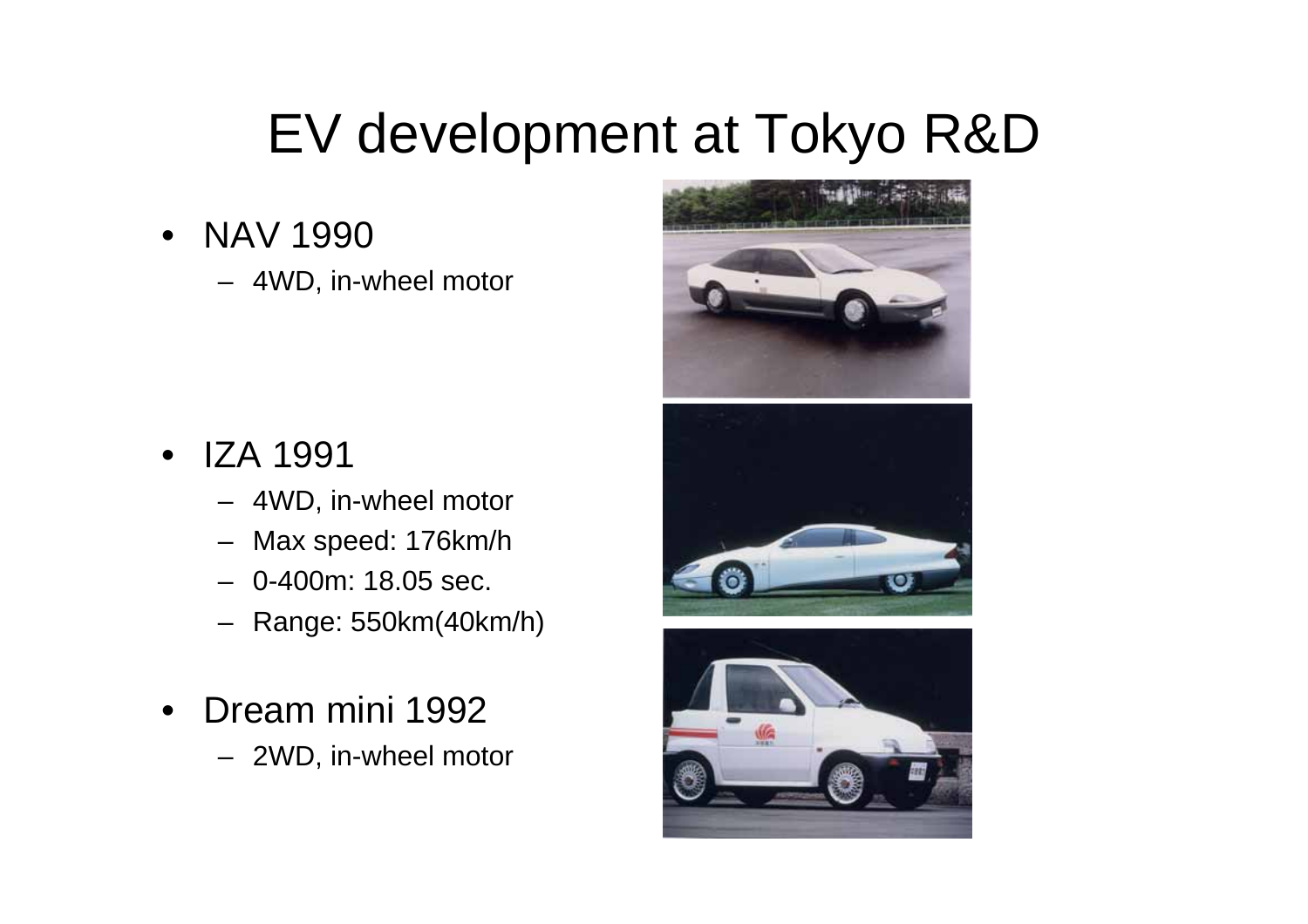## EV Development at Tokyo R&D

• Z.E.R.O.-1 1994

Max speed:210km/h



### • Eliica 2003

- 8WD, In-wheel motor
- 640kW
- Max speed: 370km/h

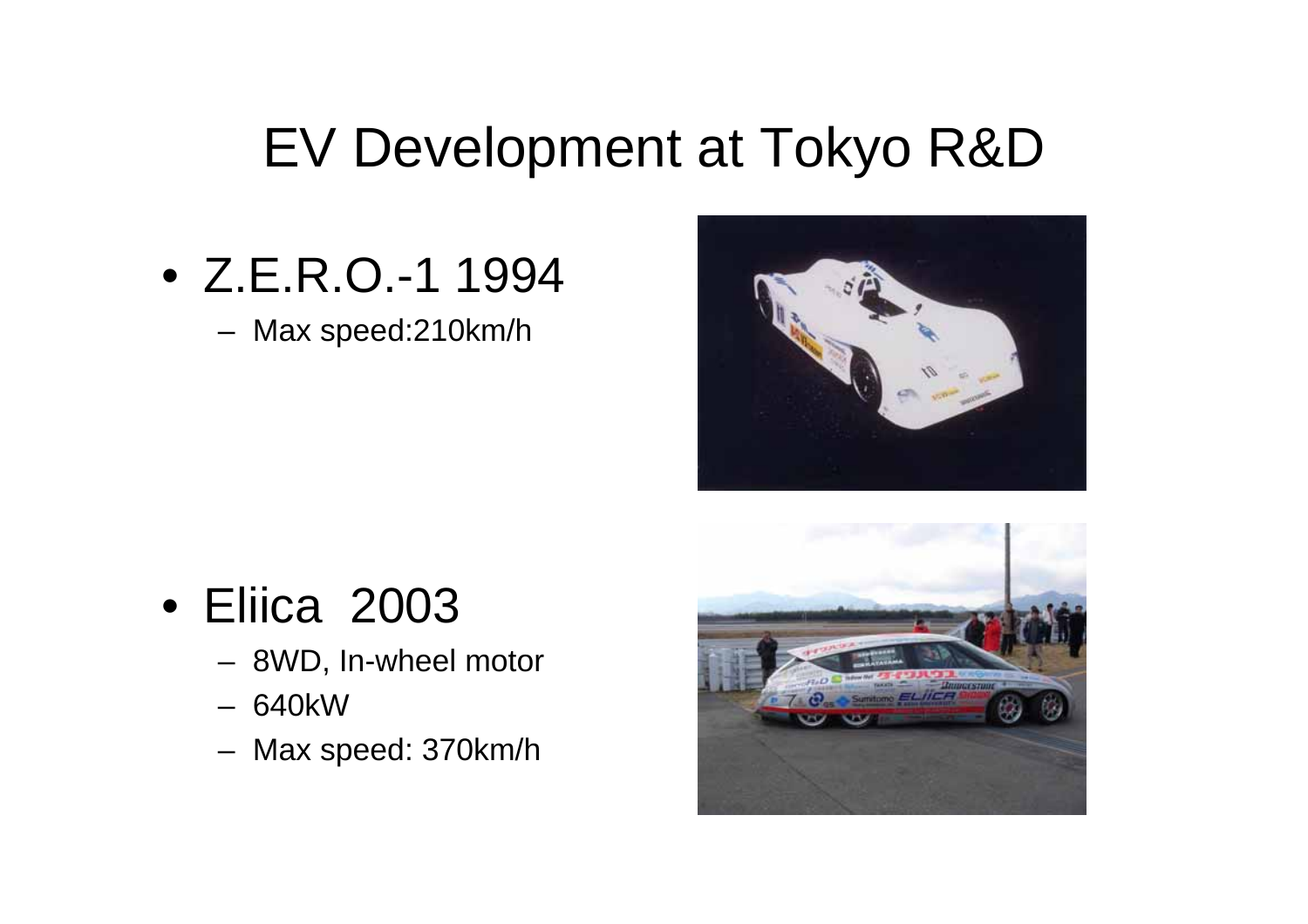# LEV development at Tokyo R&D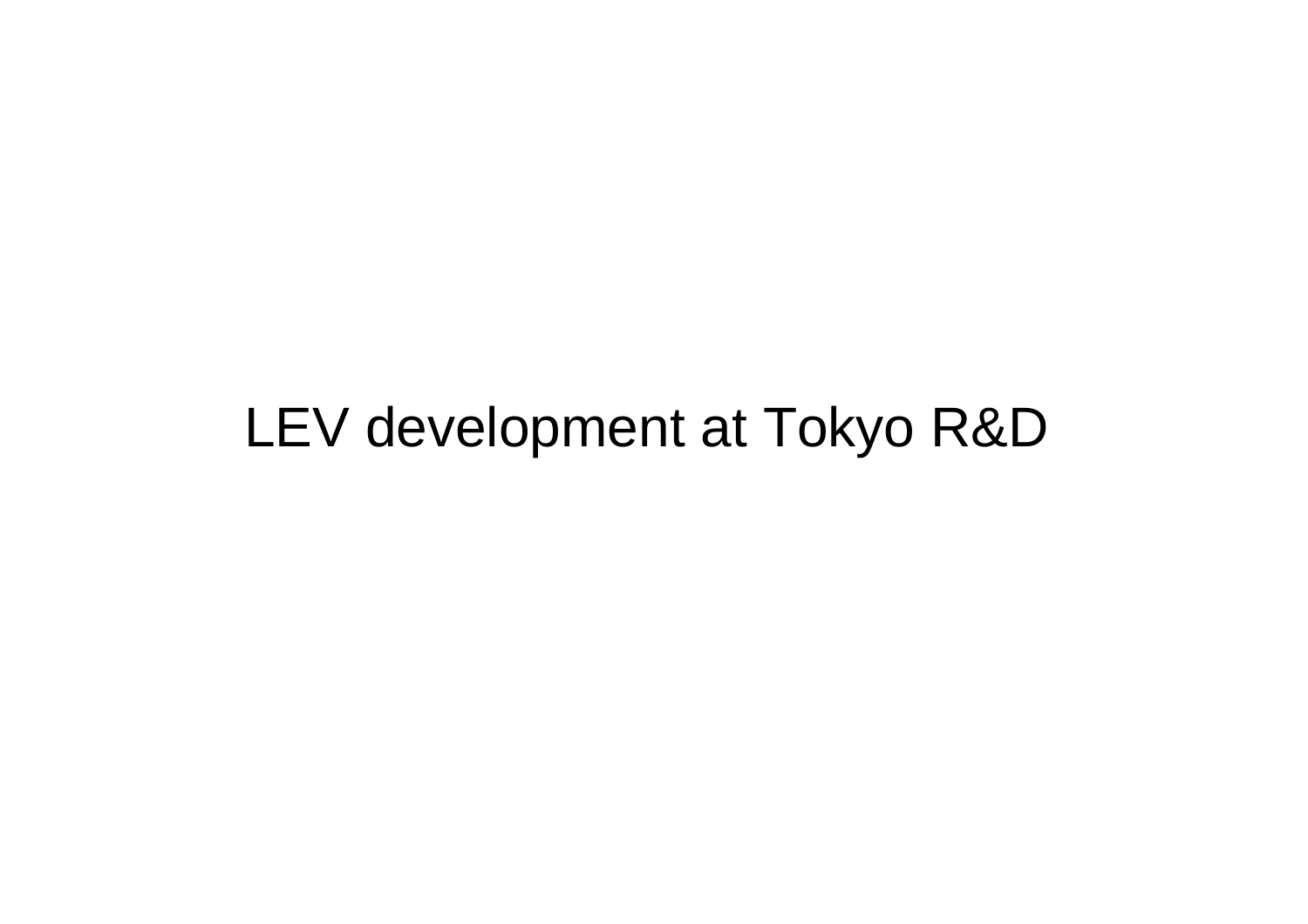# Chemistry is right for lightweight vehicle to go pure electric

- Lightweight small vehicles are to be used for transportation over fairly short distance, hence demand for cruising range is less.
- Accessories such as A/C are less equipped, hence power consumption is less.
- Vehicle mass is less due to simple body structure, hence energy required for running is less.
- Consequently, amount of onboard battery can be reduced.
- Less battery means less vehicle cost.
- Because of the nature of simple structure, unpleasant vibration of the internal combustion engine on lightweight small vehicles are easily and excessively transmitted to driver and passenger. Less vibration of the electric motor assures better riding comfort.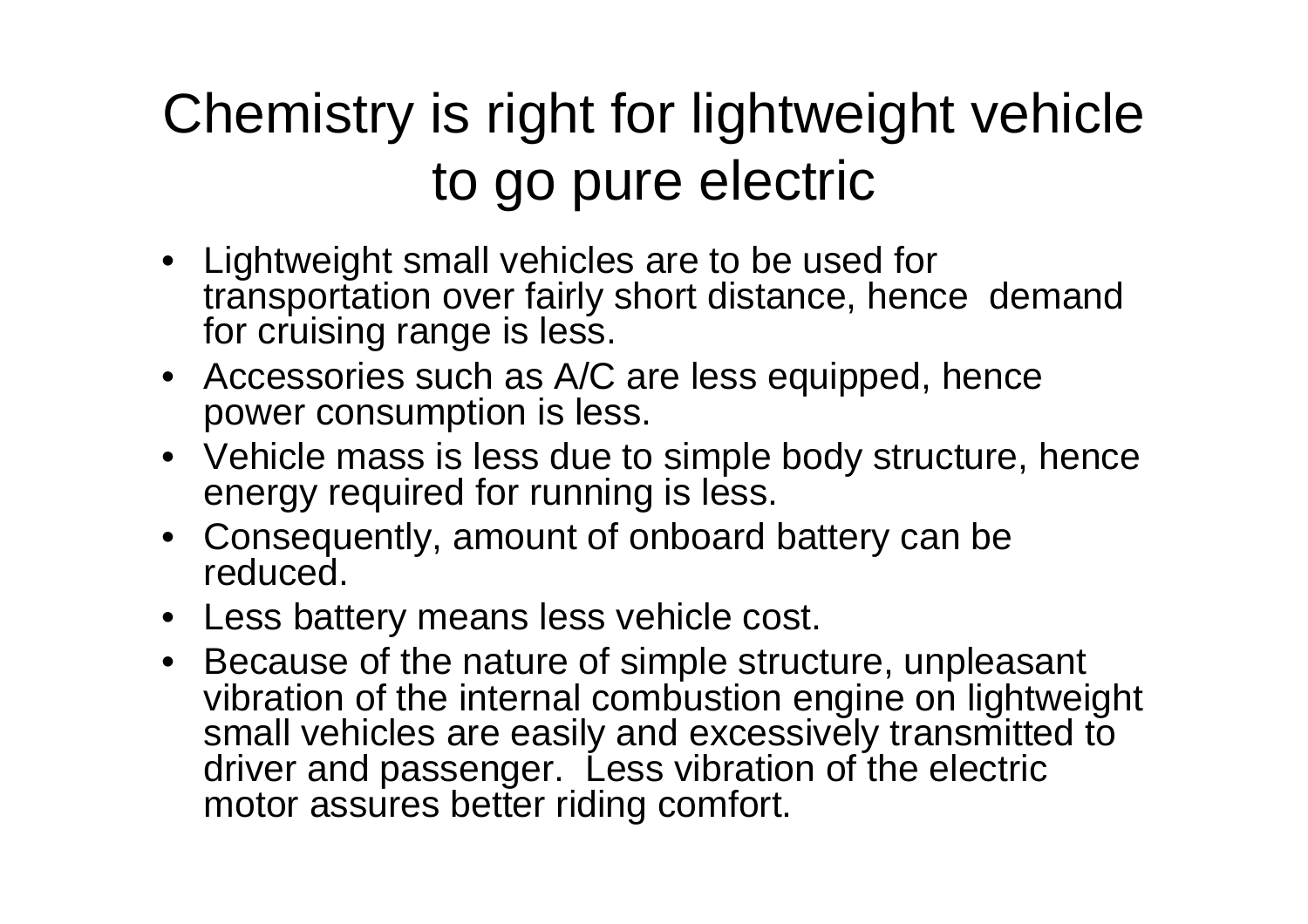# LEV development at Tokyo R&D

- Experimental trial bike 1984
	- 2WD, in-wheel motor

• Experimental electric scooter ESX 1987



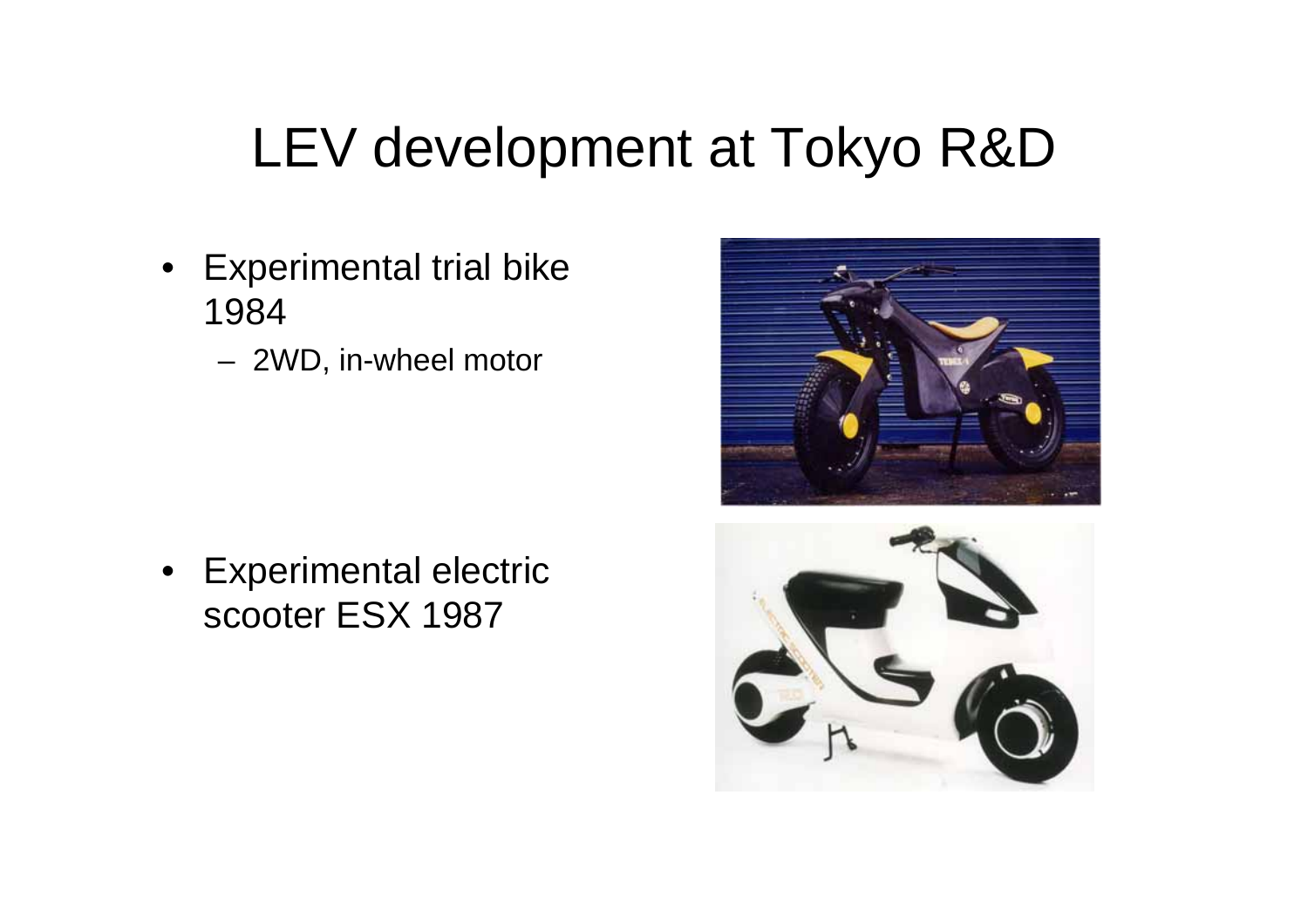# LEV development at Tokyo R&D

• Electric scooter E20 1989

• Production electric scooter ES600 1992



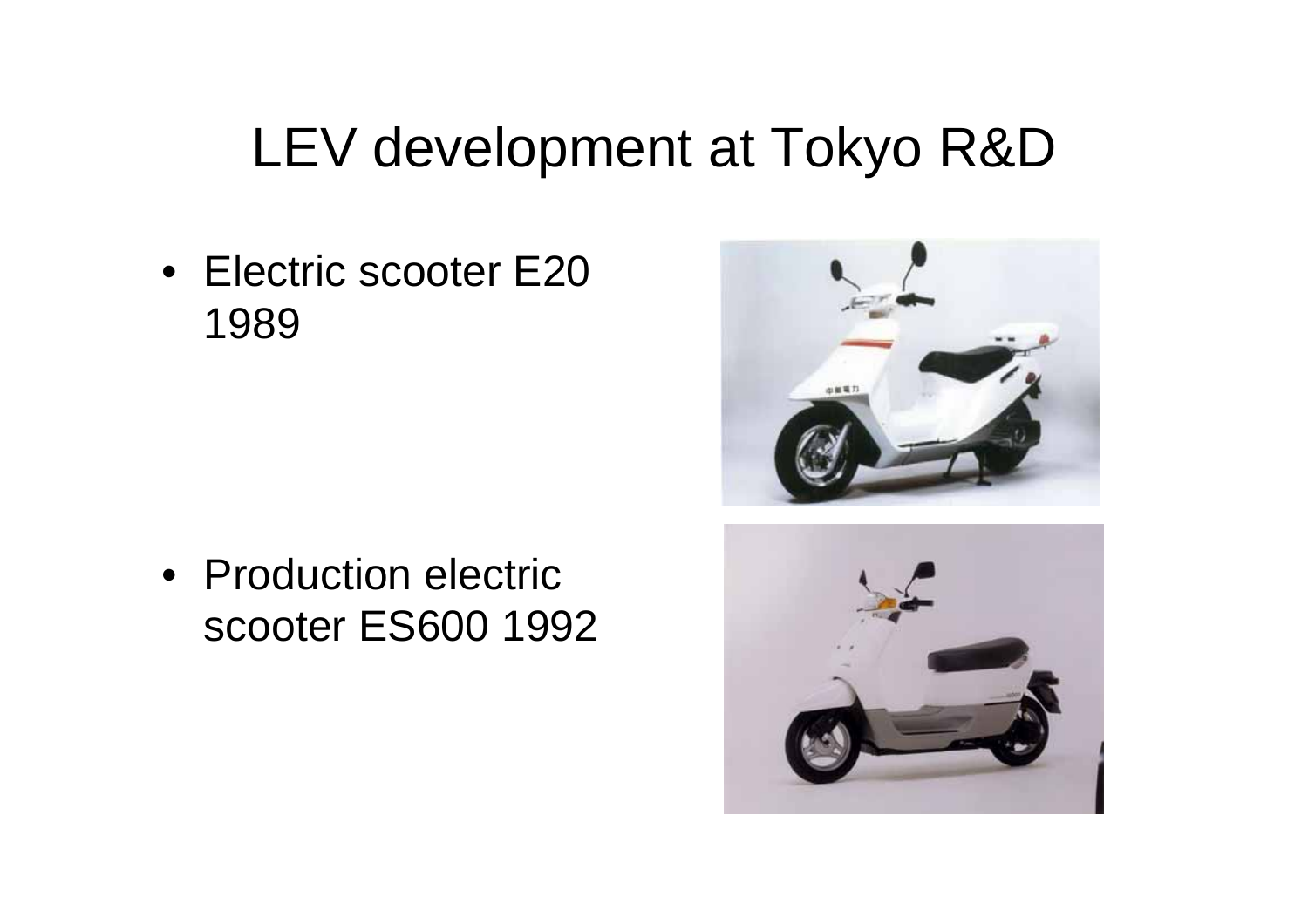### Lessons learned

- Running performance such as acceleration and maximum speed were same as gasoline engine scooters.
- Scooters are used for short distance and the cruising range during spring, summer, and autumn was acceptable, but because lead-acid batteries were used, the range reduced significantly in winter.
- Weight of the vehicle was heavy due to lead-acid batteries.
- Reliability and endurance are good.
- The absence of noise and vibration are big advantage over normal single cylinder gasoline engine scooter.
- Scooters are better suited to electric, because you do not have to worry about air conditioning.
- High price due to limited volume of production hampered the sales.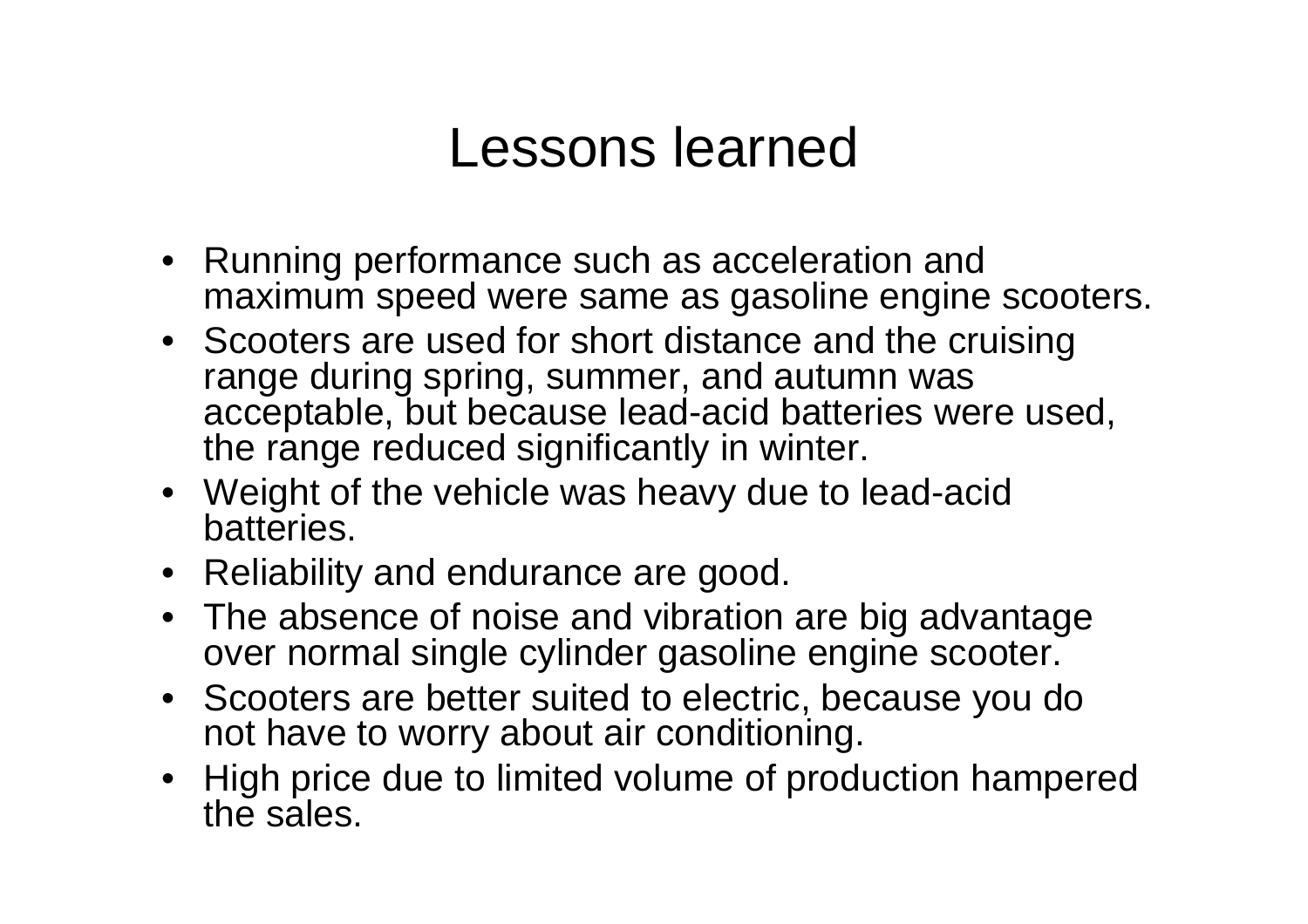# LEV development at Tokyo R&D

• Electric 3 wheeler EC1000 1993





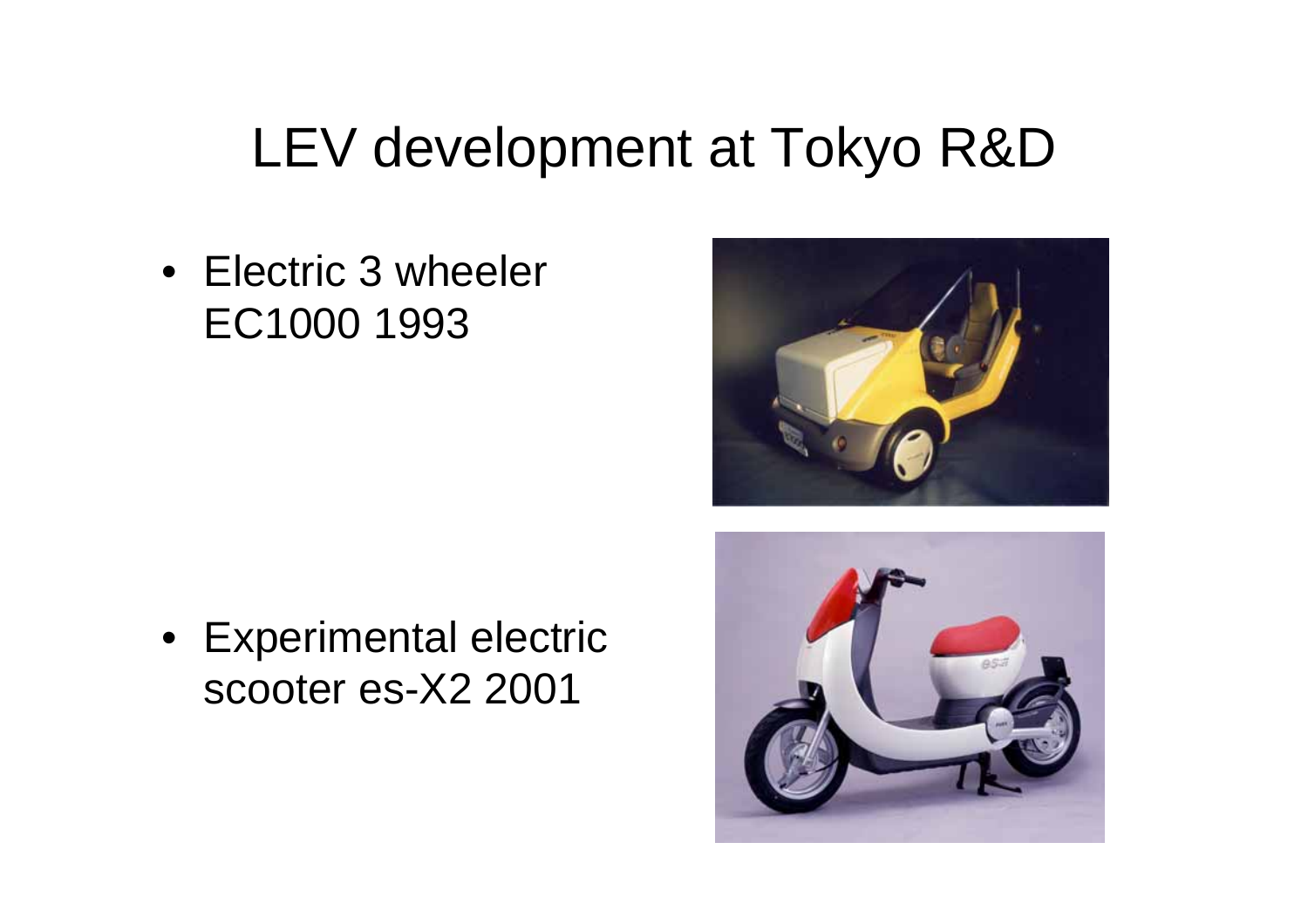# Foundation of PUES Corporation

- PUES Corporation was founded in 1999 to focus on the development and manufacturing of electric motor, inverter, battery pack for electric vehicles.
- At the beginning, PUES meant Power Unit for Electric Scooter, but now it means Power Unit for Electric Systems, and PUES now develops and manufactures electric components for various types of electric vehicles including electric hybrid vehicles.
	- Electric Motor and Inverter 100w 35kW
	- Battery management system
	- Battery pack

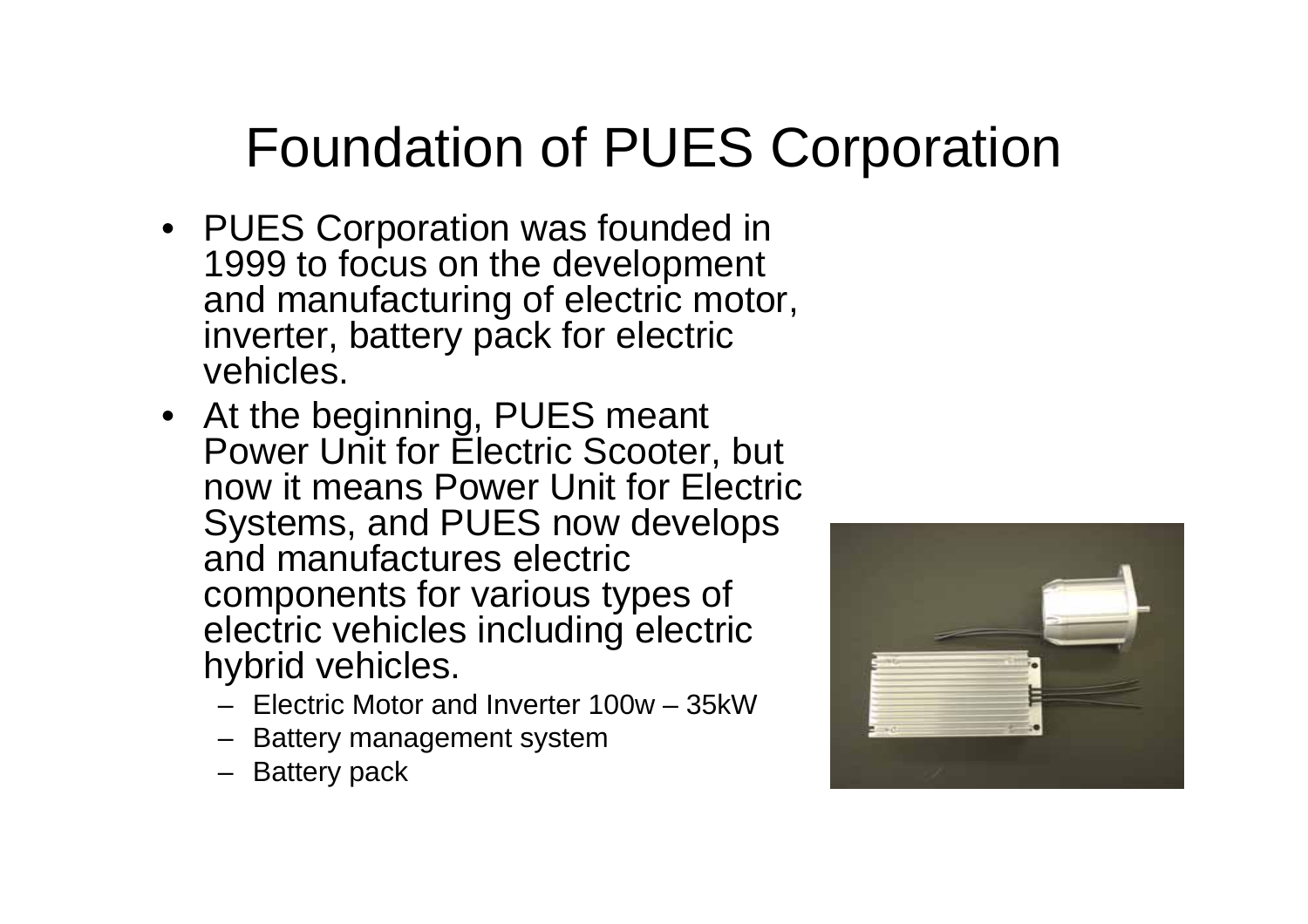# LEV development at Tokyo R&D

- Production electric scooter ELE-ZOO 2004
	- Ni-MH battery
	- 10kg heavier than ICE scooter
	- Running performance equivalent to ICE scooter
	- Range: 25km
- At the price of ¥420,000, we could not find enough users and we ceased the production.

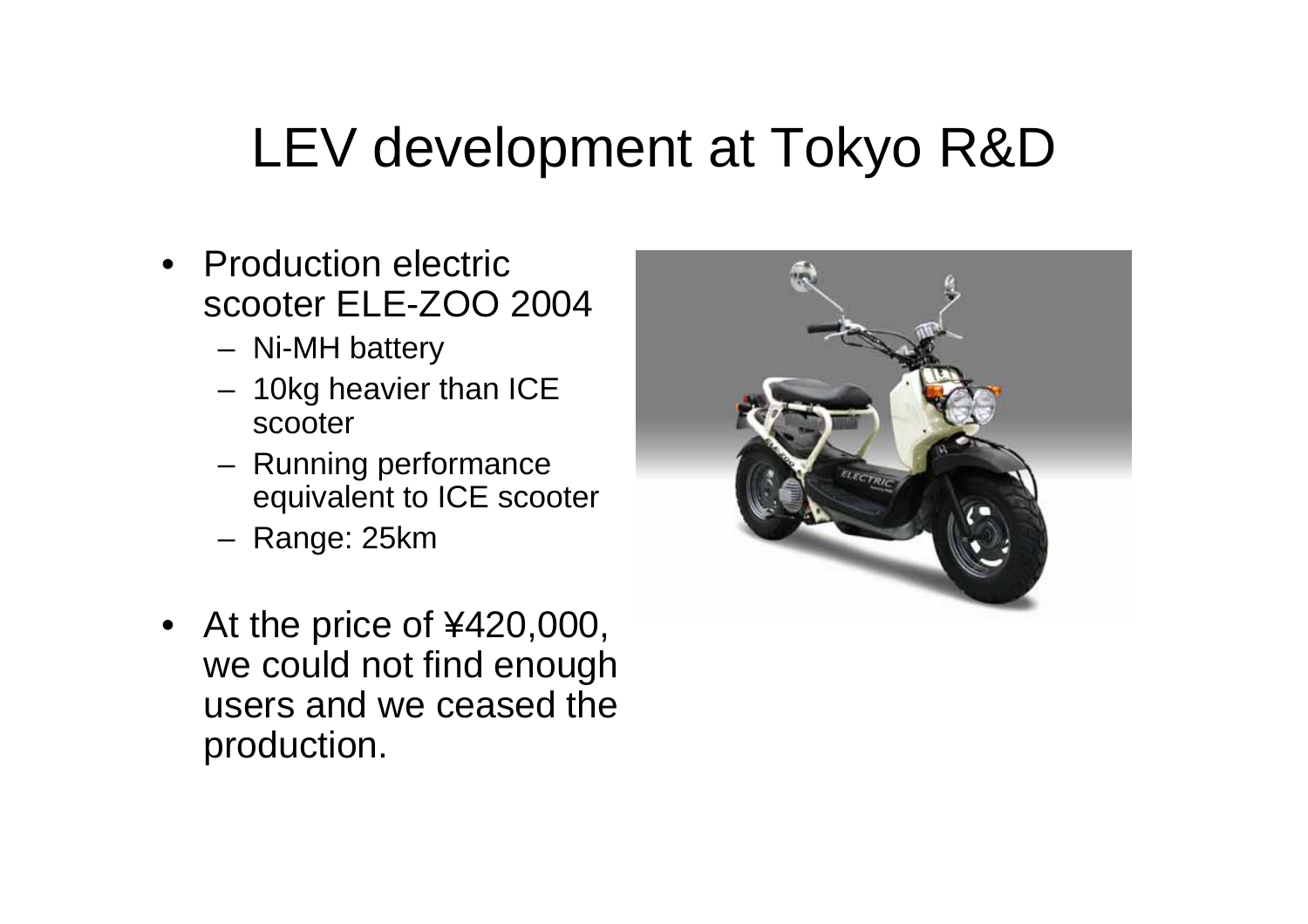# Next Step

- With Ni-MH battery we could only realize the cruising range of 25km (real world cruising range), and this was not enough.
- We are evaluating various types of lithium-ion batteries from various manufacturers and some of them are showing promising performance.
- Once such battery becomes available at realistic cost, the real world cruising range will exceed 50km and this performance will satisfy significant number of users.

 $\Box$  Dawn of electric scooter age.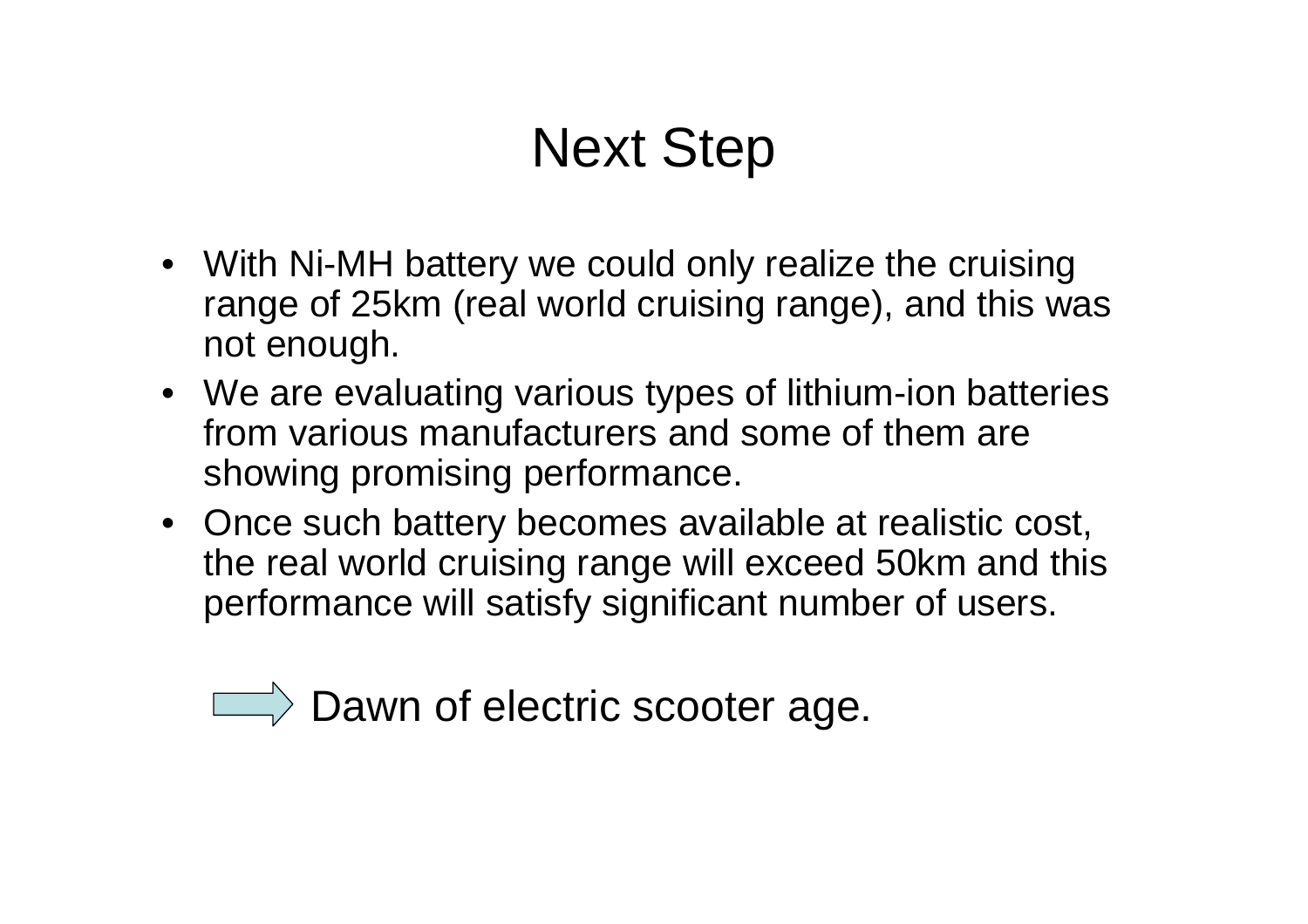

#### Experimental Electric Scooter with Lithium-Ion Battery



#### *PUES Corporation*

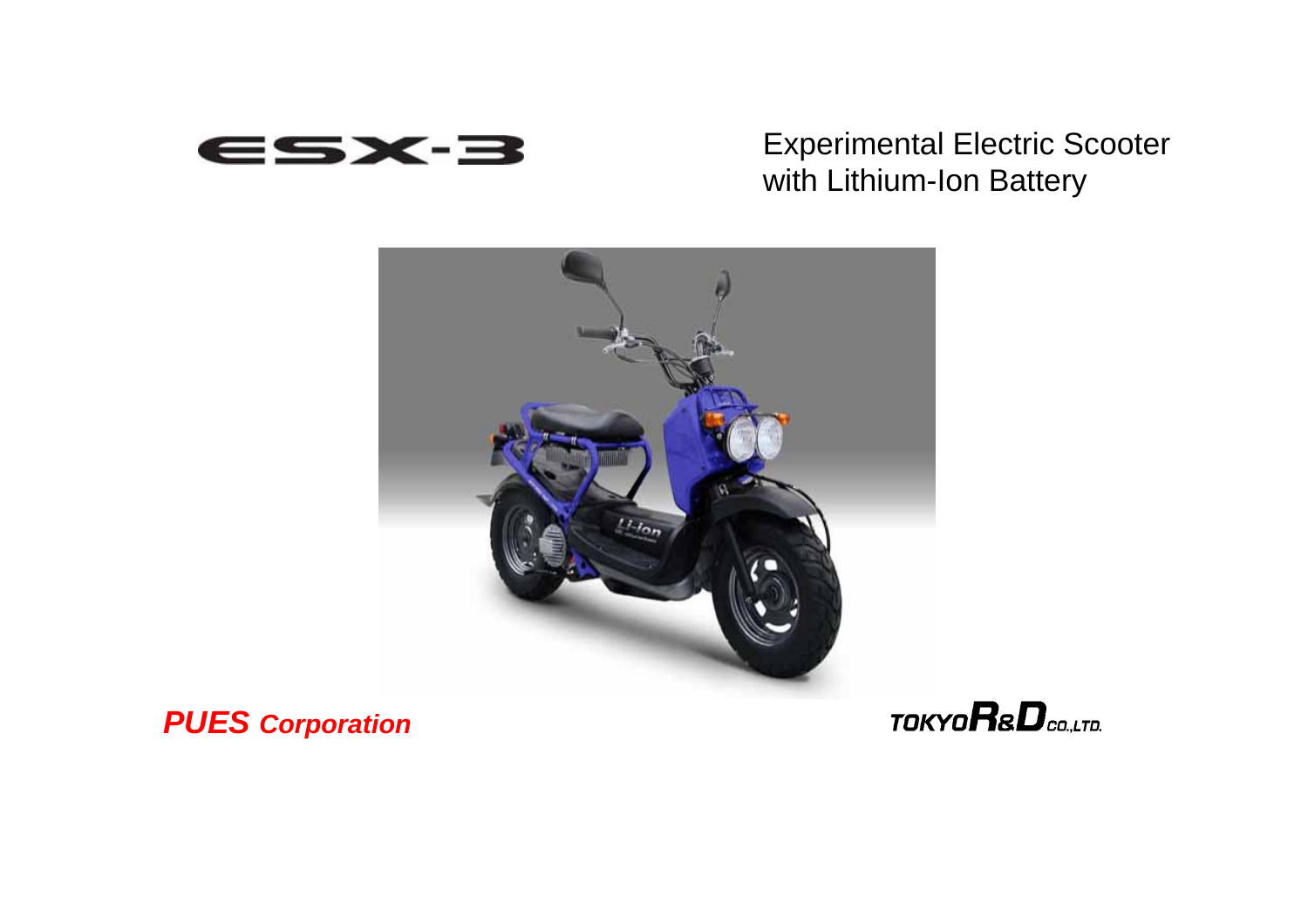#### Performance of  $\epsilon \leq$   $\epsilon$   $\leq$

| Description                                             | ESX-3                                     |                                  | ELE-ZOO                          | Remarks                         |
|---------------------------------------------------------|-------------------------------------------|----------------------------------|----------------------------------|---------------------------------|
| Type of battery                                         | Li-ion                                    |                                  | Ni-MH                            |                                 |
| Spec of cell                                            | $3.6 V - 15 Ah$                           |                                  | $1.2 V - 6.5 Ah$                 |                                 |
| Weight of cell                                          | 0.43 KG                                   |                                  | 0.17 KG                          |                                 |
| Structure of<br>battery module                          | 20 series                                 | 20 series<br>2 parallel          | 60 series<br>2 parallel          |                                 |
| Weight of<br>battery module                             | 8.6 KG                                    | 17.2 KG                          | 20.4 KG                          |                                 |
| Capacity of<br>battery module                           | 1,080 Wh                                  | 2,160 Wh                         | 936 Wh                           |                                 |
| Complete vehicle<br>curb weight                         | 84 KG                                     | 92 KG                            | 95 KG                            | Original base<br>vehicle: 85 KG |
| Driving range at<br>one charge                          | 28 km                                     | 56 km                            | 25 km                            | Urban roads                     |
| Acceleration<br>$0 - 20$ m<br>$0 - 50$ m<br>$0 - 100$ m | 3.6 sec<br>6.5 <sub>sec</sub><br>10.5 sec | 3.7 sec<br>$6.7$ sec<br>10.7 sec | 3.7 sec<br>$6.7$ sec<br>10.7 sec |                                 |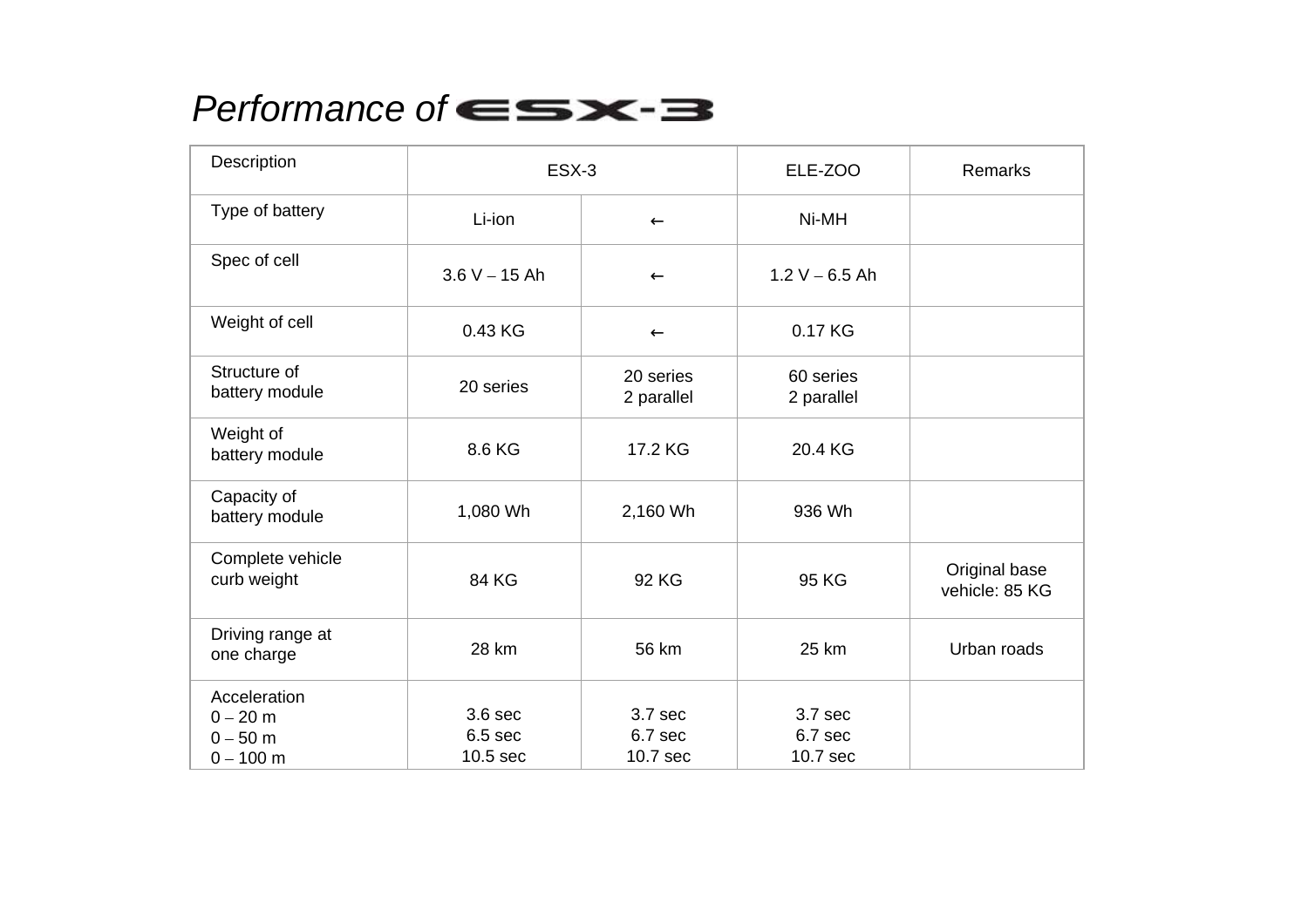# Indication of PEV Resurrection

- Li-ion Battery performance is rapidly improving Practical duration of approx 200km is now achievable Battery cost depends on capital investment…?
- Reality of FCEV is ascertained Cost exceeds HEV way over Uncertain hydrogen infrastructure Uncertain overall efficiency
- As a next generation low-emission vehicle after HEV Pure EV
	- Plug-in Hybrid